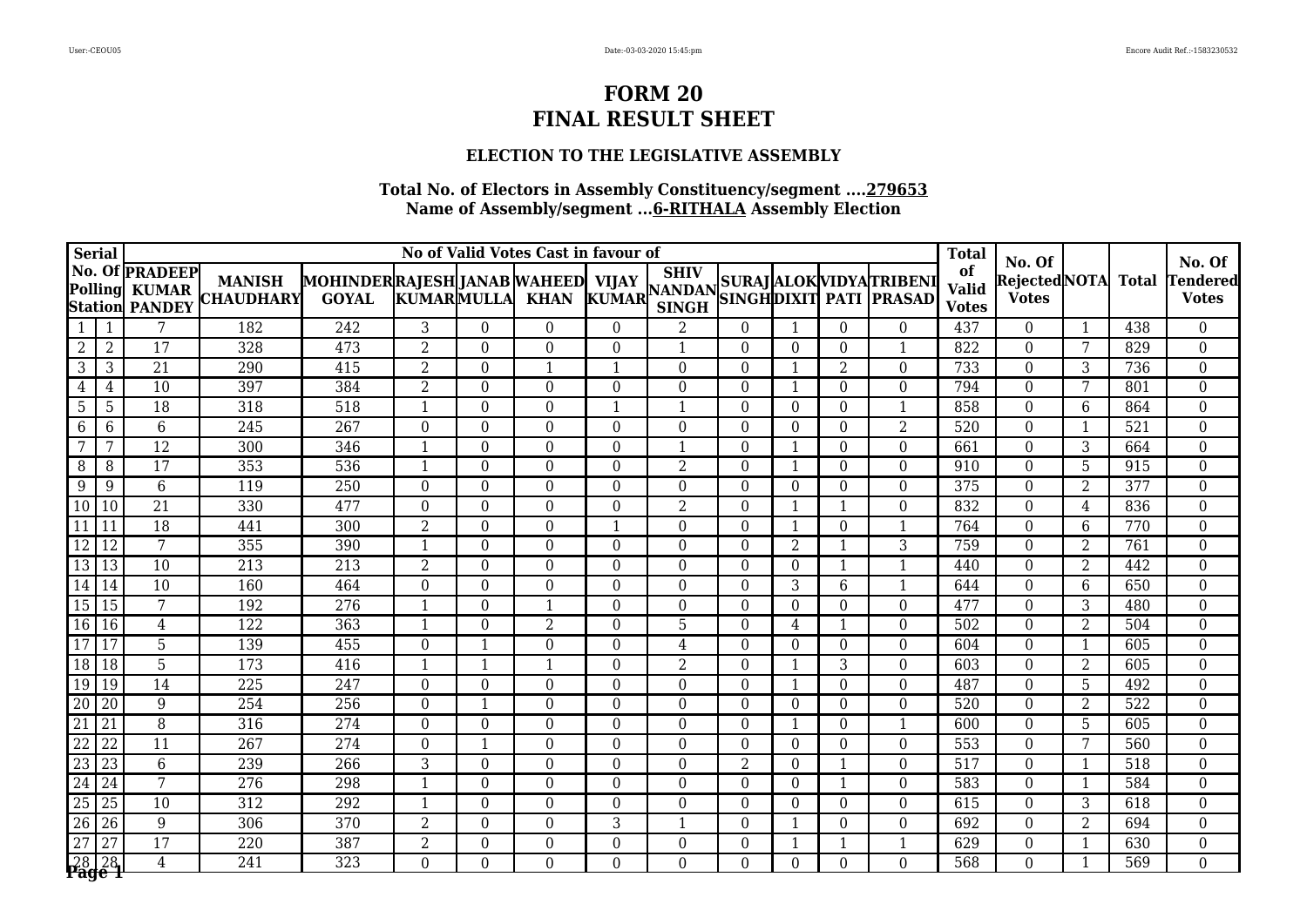### **ELECTION TO THE LEGISLATIVE ASSEMBLY**

| <b>Serial</b>      |                 |                                                                |                                   |                                                     |                   |                | No of Valid Votes Cast in favour of |                |                |                  |                |                |                                     | <b>Total</b>                       |                                           |                |              |                                           |
|--------------------|-----------------|----------------------------------------------------------------|-----------------------------------|-----------------------------------------------------|-------------------|----------------|-------------------------------------|----------------|----------------|------------------|----------------|----------------|-------------------------------------|------------------------------------|-------------------------------------------|----------------|--------------|-------------------------------------------|
| <b>Polling</b>     |                 | No. Of <b>PRADEEP</b><br><b>KUMAR</b><br><b>Station PANDEY</b> | <b>MANISH</b><br><b>CHAUDHARY</b> | MOHINDER RAJESH JANAB WAHEED  VIJAY<br><b>GOYAL</b> | <b>KUMARMULLA</b> |                | <b>KHAN</b>                         |                | <b>SINGH</b>   |                  |                |                | VIJAY SILLY SURAJ ALOK VIDYATRIBENI | of<br><b>Valid</b><br><b>Votes</b> | No. Of<br> Rejected NOTA <br><b>Votes</b> |                | <b>Total</b> | No. Of<br><b>Tendered</b><br><b>Votes</b> |
| 29 29              |                 | 9                                                              | 339                               | 488                                                 | $\mathbf 1$       | $\Omega$       | $\theta$                            | 1              | $\mathbf{1}$   | $\mathbf{1}$     | 1              | $\theta$       | $\theta$                            | 841                                | $\Omega$                                  | 3              | 844          | $\overline{0}$                            |
| 30 30              |                 | $\overline{12}$                                                | $\overline{305}$                  | 294                                                 | -1                | $\Omega$       | -1                                  | 0              | $\Omega$       | $\theta$         | 1              | $\Omega$       | $\Omega$                            | 614                                | $\Omega$                                  | $\overline{2}$ | 616          | $\overline{0}$                            |
| $\overline{31}$    | $\overline{31}$ | $\overline{11}$                                                | 294                               | 325                                                 |                   | $\overline{0}$ | $\theta$                            | 0              | $\theta$       | $\theta$         | $\theta$       | $\theta$       | $\theta$                            | 631                                | $\Omega$                                  | $\overline{2}$ | 633          | $\overline{0}$                            |
| $\overline{32}$    | $\overline{32}$ | $\overline{11}$                                                | 395                               | 368                                                 |                   |                | $\mathbf 1$                         | $\Omega$       | $\theta$       | $\boldsymbol{0}$ | $\theta$       | $\theta$       | $\overline{2}$                      | 779                                | $\theta$                                  | 5              | 784          | $\boldsymbol{0}$                          |
| 33                 | 33              | $\overline{11}$                                                | 365                               | 400                                                 | 2                 | $\theta$       | 0                                   | 0              | $\Omega$       | $\overline{2}$   | $\mathbf{1}$   | $\Omega$       |                                     | 782                                | $\theta$                                  | 4              | 786          | $\boldsymbol{0}$                          |
| $\overline{34}$    | 34              | 10                                                             | 169                               | 355                                                 | 1                 | $\Omega$       | $\theta$                            | 2              | $\overline{0}$ | $\boldsymbol{0}$ | $\theta$       | $\theta$       | $\Omega$                            | 537                                | $\theta$                                  | 5              | 542          | $\overline{0}$                            |
| $\overline{35}$    | $\overline{35}$ | 7                                                              | $\overline{265}$                  | 428                                                 | $\Omega$          | $\overline{0}$ | $\theta$                            | $\Omega$       | $\overline{2}$ | 1                | $\mathbf{1}$   | $\theta$       | $\theta$                            | 704                                | $\Omega$                                  | 2              | 706          | $\overline{0}$                            |
| 36 36              |                 | $\overline{7}$                                                 | 265                               | 394                                                 | $\Omega$          | $\mathbf{1}$   | $\Omega$                            | $\overline{2}$ | $\overline{2}$ | $\overline{0}$   | $\overline{2}$ | $\theta$       | $\boldsymbol{0}$                    | 673                                | $\overline{0}$                            | $\overline{4}$ | 677          | $\overline{0}$                            |
| $\overline{37}$    | $\overline{37}$ | $\overline{12}$                                                | 328                               | 616                                                 | $\Omega$          | $\Omega$       | 0                                   | 0              | $\Omega$       | $\theta$         | $\mathbf{1}$   | $\overline{2}$ | $\Omega$                            | 959                                | $\theta$                                  | 3              | 962          | $\overline{0}$                            |
| $\overline{38}$    | $\overline{38}$ | $\overline{23}$                                                | 277                               | 452                                                 | 2                 | $\theta$       | $\Omega$                            | $\Omega$       | -1             | 1                | 1              | $\Omega$       | 1                                   | 758                                | $\theta$                                  | 2              | 760          | $\boldsymbol{0}$                          |
| 39                 | 39              | $\overline{11}$                                                | 395                               | 383                                                 | $\Omega$          | $\Omega$       | $\Omega$                            | 0              | $\mathbf{1}$   | $\overline{0}$   | $\Omega$       | $\Omega$       | $\theta$                            | 790                                | $\Omega$                                  | 2              | 792          | $\overline{0}$                            |
| 40                 | $\vert$ 40      | $\overline{20}$                                                | $\overline{267}$                  | $\overline{312}$                                    |                   | $\overline{0}$ | $\Omega$                            | 0              | $\overline{0}$ | $\overline{0}$   | $\mathbf{0}$   | $\theta$       | $\overline{0}$                      | 600                                | $\theta$                                  | 3              | 603          | $\mathbf{1}$                              |
| 41                 | 41              | 3                                                              | 220                               | 250                                                 | $\mathbf 1$       | $\overline{0}$ | $\theta$                            | $\Omega$       | $\overline{0}$ | $\boldsymbol{0}$ | $\theta$       | $\Omega$       | $\Omega$                            | 474                                | $\Omega$                                  | $\overline{2}$ | 476          | $\boldsymbol{0}$                          |
| 42                 | 42              | $\overline{12}$                                                | 332                               | 317                                                 | $\overline{2}$    | $\Omega$       | $\Omega$                            | 0              | 1              | $\theta$         | $\theta$       | $\mathbf 1$    | $\theta$                            | 665                                | $\Omega$                                  | 6              | 671          | $\overline{0}$                            |
| 43                 | 43              | $\overline{16}$                                                | 394                               | 313                                                 | -1                | $\Omega$       | 0                                   | 0              | $\Omega$       | $\theta$         | $\Omega$       | $\Omega$       | $\Omega$                            | 724                                | $\Omega$                                  | 11             | 735          | $\overline{0}$                            |
| $\overline{44}$    | 44              | $\overline{10}$                                                | 265                               | $\overline{256}$                                    | 2                 | $\overline{0}$ | $\Omega$                            | 0              | $\overline{0}$ | 1                | $\mathbf{1}$   | $\Omega$       | $\overline{0}$                      | 535                                | $\overline{0}$                            | 4              | 539          | $\overline{0}$                            |
| 45                 | 45              | $\overline{11}$                                                | 298                               | 307                                                 |                   | $\Omega$       | $\mathbf 1$                         | $\Omega$       | $\overline{0}$ | $\overline{0}$   | $\overline{2}$ | $\Omega$       | $\overline{0}$                      | 620                                | $\overline{0}$                            | 4              | 624          | $\overline{0}$                            |
| 46 46              |                 | 7                                                              | 340                               | 451                                                 |                   | $\overline{0}$ | 0                                   | 0              | $\theta$       | $\overline{2}$   | $\overline{2}$ | $\theta$       | $\overline{2}$                      | 805                                | $\theta$                                  | -1             | 806          | $\overline{0}$                            |
| 47                 | 47              | $\overline{5}$                                                 | $\overline{246}$                  | 161                                                 | 1                 | $\Omega$       | $\Omega$                            | 0              | $\Omega$       | $\boldsymbol{0}$ | $\Omega$       | $\theta$       | $\Omega$                            | 413                                | $\Omega$                                  | $\theta$       | 413          | $\overline{0}$                            |
| 48                 | 48              | 3                                                              | 288                               | 297                                                 | $\theta$          | $\theta$       | $\theta$                            | $\Omega$       | $\overline{0}$ | $\boldsymbol{0}$ | $\theta$       | $\theta$       | $\boldsymbol{0}$                    | 588                                | $\boldsymbol{0}$                          | 6              | 594          | $\boldsymbol{0}$                          |
| 49                 | 49              | $\overline{11}$                                                | $\overline{247}$                  | 173                                                 |                   | $\overline{0}$ | $\overline{0}$                      | 0              | $\overline{0}$ | $\boldsymbol{0}$ | 1              | $\theta$       | $\mathbf{1}$                        | 434                                | $\overline{0}$                            | $\overline{2}$ | 436          | $\overline{0}$                            |
| 50 50              |                 | $\overline{17}$                                                | 251                               | $\overline{275}$                                    | $\Omega$          | $\overline{0}$ | 0                                   | 0              | $\theta$       | $\theta$         | 1              | $\theta$       | 1                                   | 545                                | $\theta$                                  | 3              | 548          | $\boldsymbol{0}$                          |
| $\overline{51}$    | 51              | 11                                                             | 235                               | 216                                                 | 0                 | $\Omega$       | $\Omega$                            |                | $\theta$       | $\theta$         | $\theta$       | $\Omega$       | $\Omega$                            | 463                                | $\theta$                                  | 2              | 465          | $\boldsymbol{0}$                          |
| 52                 | $\overline{52}$ | $\overline{8}$                                                 | 345                               | 306                                                 |                   | $\Omega$       | $\Omega$                            | $\Omega$       | 2              | $\theta$         | $\theta$       | $\theta$       | $\Omega$                            | 662                                | $\Omega$                                  | 5              | 667          | $\boldsymbol{0}$                          |
| 53 53              |                 | $\overline{22}$                                                | 365                               | 349                                                 | 4                 | $\overline{0}$ | $\Omega$                            | 0              | $\theta$       | $\boldsymbol{0}$ | $\theta$       | $\theta$       | $\overline{2}$                      | 742                                | $\theta$                                  | 1              | 743          | $\boldsymbol{0}$                          |
| 54                 | 54              | $\overline{12}$                                                | 208                               | 194                                                 | $\Omega$          | $\Omega$       | $\mathbf{1}$                        | $\Omega$       | $\theta$       | $\overline{0}$   | 1              | $\theta$       | $\theta$                            | 416                                | $\Omega$                                  | $\theta$       | 416          | $\boldsymbol{0}$                          |
| 55 55              |                 | $\overline{12}$                                                | 387                               | 408                                                 | $\Omega$          | $\Omega$       | $\Omega$                            | 0              |                | $\overline{0}$   | $\Omega$       |                | $\Omega$                            | 809                                | $\theta$                                  | 5              | 814          | $\overline{0}$                            |
| $56\overline{)56}$ |                 | $\overline{22}$                                                | $\overline{432}$                  | 436                                                 |                   |                | 0                                   | 0              |                | $\Omega$         | $\overline{2}$ | $\Omega$       | $\Omega$                            | 895                                | $\Omega$                                  | 6              | 901          | $\overline{0}$                            |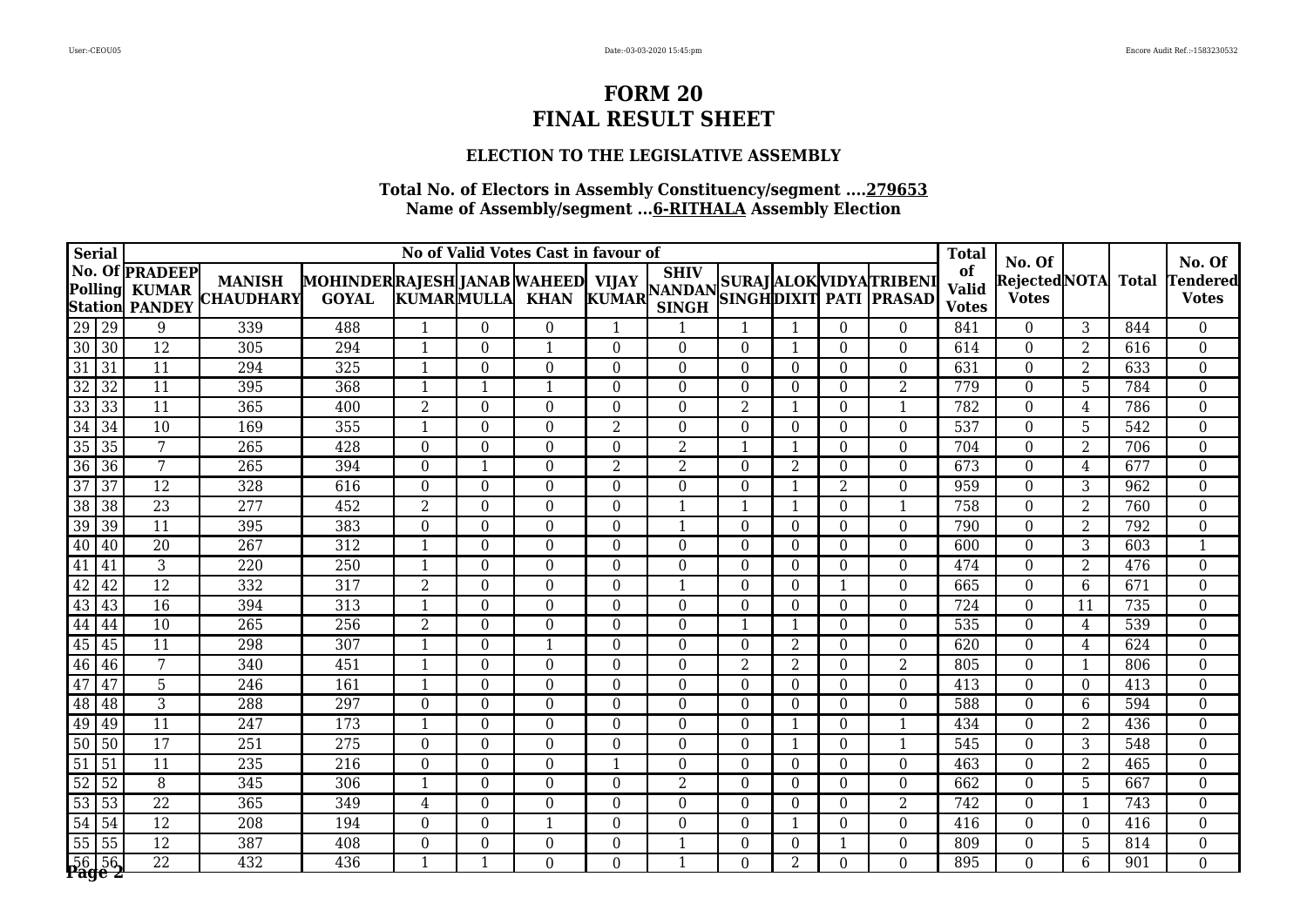## **ELECTION TO THE LEGISLATIVE ASSEMBLY**

| <b>Serial</b>   |                 |                                                                |                                   |                                                     |                          |                | No of Valid Votes Cast in favour of |          |                |                  |                  |              |                                     | <b>Total</b>                       |                                           |                |              |                                           |
|-----------------|-----------------|----------------------------------------------------------------|-----------------------------------|-----------------------------------------------------|--------------------------|----------------|-------------------------------------|----------|----------------|------------------|------------------|--------------|-------------------------------------|------------------------------------|-------------------------------------------|----------------|--------------|-------------------------------------------|
| Polling         |                 | No. Of <b>PRADEEP</b><br><b>KUMAR</b><br><b>Station PANDEY</b> | <b>MANISH</b><br><b>CHAUDHARY</b> | MOHINDER RAJESH JANAB WAHEED  VIJAY<br><b>GOYAL</b> | <b>KUMARMULLA</b>        |                | <b>KHAN</b>                         |          | <b>SINGH</b>   |                  |                  |              | VIJAY SILLY SURAJ ALOK VIDYATRIBENI | of<br><b>Valid</b><br><b>Votes</b> | No. Of<br> Rejected NOTA <br><b>Votes</b> |                | <b>Total</b> | No. Of<br><b>Tendered</b><br><b>Votes</b> |
| 57 57           |                 | 17                                                             | 408                               | 358                                                 | $\overline{4}$           | $\Omega$       | 1                                   | $\Omega$ | $\mathbf{1}$   | $\theta$         | 1                | $\theta$     | $\theta$                            | 790                                | $\Omega$                                  | 1              | 791          | $\overline{0}$                            |
| 58 58           |                 | $\overline{19}$                                                | 448                               | $\overline{310}$                                    | $\Omega$                 | $\overline{0}$ | $\Omega$                            | 0        | $\Omega$       | $\Omega$         | $\mathbf{1}$     | $\Omega$     | $\Omega$                            | $\overline{778}$                   | $\Omega$                                  | 5              | 783          | $\overline{0}$                            |
| 59              | $\overline{59}$ | $\overline{10}$                                                | $\overline{248}$                  | 182                                                 |                          | $\mathbf 1$    | $\Omega$                            | $\Omega$ | $\theta$       | $\theta$         | $\theta$         | $\theta$     | $\theta$                            | 442                                | $\Omega$                                  | 3              | 445          | $\overline{0}$                            |
| 60              | 60              | $\overline{7}$                                                 | 381                               | 247                                                 |                          | $\overline{0}$ | $\Omega$                            | $\Omega$ | $\theta$       | $\boldsymbol{0}$ | $\theta$         | $\theta$     | $\mathbf{1}$                        | 637                                | $\theta$                                  | $\overline{2}$ | 639          | $\boldsymbol{0}$                          |
| $\overline{61}$ | 61              | $\boldsymbol{0}$                                               | 185                               | 85                                                  | $\Omega$                 | $\overline{0}$ | 0                                   | 0        | $\Omega$       | $\theta$         | $\Omega$         | $\Omega$     | $\Omega$                            | 270                                | $\theta$                                  | $\Omega$       | 270          | $\boldsymbol{0}$                          |
| 62              | 62              | 15                                                             | 335                               | 355                                                 | $\Omega$                 | $\Omega$       | $\theta$                            | 0        | 1              | $\overline{0}$   | $\theta$         | -1           | $\Omega$                            | 707                                | $\theta$                                  | 2              | 709          | $\overline{0}$                            |
| 63              | 63              | $\overline{16}$                                                | 461                               | 385                                                 | 4                        | $\overline{0}$ | $\theta$                            | 0        | $\theta$       | $\overline{0}$   | $\theta$         | $\theta$     | $\theta$                            | 866                                | $\Omega$                                  | 4              | 870          | $\overline{0}$                            |
| 64              | 64              | $\overline{15}$                                                | 346                               | 342                                                 |                          | $\overline{0}$ | $\Omega$                            | 0        | $\overline{0}$ | $\overline{0}$   | $\mathbf{0}$     | $\theta$     | $\mathbf{1}$                        | 705                                | $\overline{0}$                            | 5              | 710          | $\overline{0}$                            |
| 65              | 65              | $\overline{21}$                                                | 514                               | 361                                                 | $\Omega$                 | $\Omega$       | $\Omega$                            | 0        | $\theta$       | $\theta$         | 1                | $\theta$     | $\mathbf{1}$                        | 898                                | $\theta$                                  | 7              | 905          | $\overline{0}$                            |
| 66              | 66              | 13                                                             | 241                               | 250                                                 |                          | $\theta$       | $\Omega$                            | $\Omega$ | $\theta$       | $\theta$         | $\theta$         | $\Omega$     | $\Omega$                            | 505                                | $\theta$                                  | 1              | 506          | $\boldsymbol{0}$                          |
| 67              | 67              | $\overline{12}$                                                | 409                               | 352                                                 |                          | $\Omega$       | $\Omega$                            | 0        | $\Omega$       | $\overline{0}$   | $\Omega$         | $\Omega$     | $\overline{0}$                      | 774                                | $\Omega$                                  | 9              | 783          | $\overline{0}$                            |
| 68              | $\overline{68}$ | $\overline{8}$                                                 | 264                               | $\overline{219}$                                    | 4                        | $\overline{0}$ | $\Omega$                            | 0        | $\overline{3}$ | $\mathbf{1}$     | $\overline{0}$   | $\theta$     | $\mathbf{1}$                        | 500                                | $\overline{0}$                            | -1             | 501          | $\overline{0}$                            |
| 69              | 69              | $\overline{22}$                                                | 384                               | 308                                                 | $\Omega$                 | $\overline{0}$ | $\overline{\mathbf{1}}$             | $\Omega$ | $\overline{0}$ | $\theta$         | 1                | $\Omega$     | $\theta$                            | 716                                | $\Omega$                                  | -1             | 717          | $\boldsymbol{0}$                          |
| $\overline{70}$ | $\overline{70}$ | $\overline{8}$                                                 | 259                               | 206                                                 | $\overline{\phantom{a}}$ | $\Omega$       | $\Omega$                            | 0        | 1              | $\theta$         | $\mathbf{1}$     | $\theta$     | $\theta$                            | 476                                | $\Omega$                                  | 5              | 481          | $\boldsymbol{0}$                          |
| $\overline{71}$ | 71              | $\overline{25}$                                                | 351                               | 322                                                 | -1                       | $\Omega$       | 0                                   | 0        | $\Omega$       | $\theta$         | $\Omega$         | $\Omega$     | $\Omega$                            | 699                                | $\Omega$                                  | 5              | 704          | $\overline{0}$                            |
| $\overline{72}$ | $\overline{72}$ | $\overline{11}$                                                | 450                               | 338                                                 | $\Omega$                 | $\overline{0}$ | $\Omega$                            | 0        | $\overline{0}$ | $\overline{0}$   | $\boldsymbol{0}$ | $\theta$     | $\overline{0}$                      | 799                                | $\overline{0}$                            | 4              | 803          | $\overline{0}$                            |
| $\overline{73}$ | $\overline{73}$ | 7                                                              | 398                               | 343                                                 |                          | $\Omega$       | $\Omega$                            | $\Omega$ | $\overline{0}$ | $\overline{0}$   | $\overline{0}$   | $\Omega$     | $\overline{0}$                      | 749                                | $\overline{0}$                            | 5              | 754          | $\overline{0}$                            |
| $\overline{74}$ | 74              | $\overline{11}$                                                | 298                               | 241                                                 |                          | $\overline{0}$ | 0                                   | 0        | $\theta$       | $\theta$         | $\theta$         | $\Omega$     | $\theta$                            | 551                                | $\theta$                                  | 3              | 554          | $\overline{0}$                            |
| 75              | $\overline{75}$ | $\overline{15}$                                                | 345                               | 282                                                 | $\Omega$                 | $\Omega$       | $\Omega$                            | 0        | $\Omega$       | $\theta$         | $\Omega$         | $\theta$     | $\Omega$                            | 642                                | $\Omega$                                  | 3              | 645          | $\overline{0}$                            |
| 76              | 76              | $\overline{28}$                                                | 423                               | 258                                                 | $\Omega$                 | $\Omega$       | $\theta$                            | 2        | $\overline{0}$ | $\overline{0}$   | 1                | $\theta$     | $\boldsymbol{0}$                    | 712                                | $\boldsymbol{0}$                          | 3              | 715          | $\boldsymbol{0}$                          |
| 77              | 77              | $\overline{23}$                                                | 379                               | 362                                                 | $\overline{2}$           | $\overline{0}$ | $\Omega$                            | 0        | $\overline{0}$ | $\boldsymbol{0}$ | 1                | $\theta$     | $\overline{0}$                      | 767                                | $\overline{0}$                            | 8              | 775          | $\overline{0}$                            |
| $\overline{78}$ | 78              | $\overline{25}$                                                | 168                               | $\overline{262}$                                    | $\overline{2}$           | $\overline{0}$ | 0                                   | 0        | $\Omega$       | $\theta$         | $\theta$         | $\mathbf{1}$ | $\Omega$                            | 458                                | $\theta$                                  | 4              | 462          | $\boldsymbol{0}$                          |
| 79              | 79              | $\overline{6}$                                                 | 296                               | 199                                                 | $\Omega$                 | $\Omega$       | $\Omega$                            | $\Omega$ | $\theta$       | 1                | 2                | $\Omega$     | $\Omega$                            | 504                                | $\Omega$                                  | $\Omega$       | 504          | $\boldsymbol{0}$                          |
| 80              | 80              | $\overline{12}$                                                | 321                               | 235                                                 |                          | $\Omega$       | $\Omega$                            | $\Omega$ | $\overline{2}$ | 1                | $\mathbf{1}$     | $\Omega$     | 1                                   | 574                                | $\Omega$                                  | 4              | 578          | $\boldsymbol{0}$                          |
| 81              | 81              | $\overline{9}$                                                 | 348                               | $\overline{216}$                                    | $\theta$                 | -1             | $\Omega$                            | 0        | $\theta$       | $\mathbf{1}$     | $\mathbf{1}$     | $\mathbf 1$  | $\overline{0}$                      | 577                                | $\theta$                                  | 3              | 580          | $\boldsymbol{0}$                          |
| 82              | 82              | 10                                                             | 324                               | 240                                                 | $\mathbf 1$              | $\Omega$       | $\Omega$                            | $\Omega$ | $\overline{2}$ | $\overline{2}$   | $\theta$         | $\theta$     | $\overline{2}$                      | 581                                | $\Omega$                                  | 5              | 586          | $\boldsymbol{0}$                          |
| 83              | 83              | $\overline{12}$                                                | 266                               | 226                                                 | $\Omega$                 |                | $\Omega$                            | $\Omega$ | $\mathbf{1}$   | $\mathbf{1}$     | -1               | 3            | $\theta$                            | 511                                | $\theta$                                  | $\Omega$       | 511          | $\overline{0}$                            |
| 8484            |                 | $\overline{11}$                                                | $\overline{245}$                  | $\overline{277}$                                    | $\Omega$                 | $\Omega$       | 0                                   | 0        |                | $\mathbf 1$      | $\overline{2}$   |              | $\overline{2}$                      | 540                                | $\Omega$                                  | 4              | 544          | $\overline{0}$                            |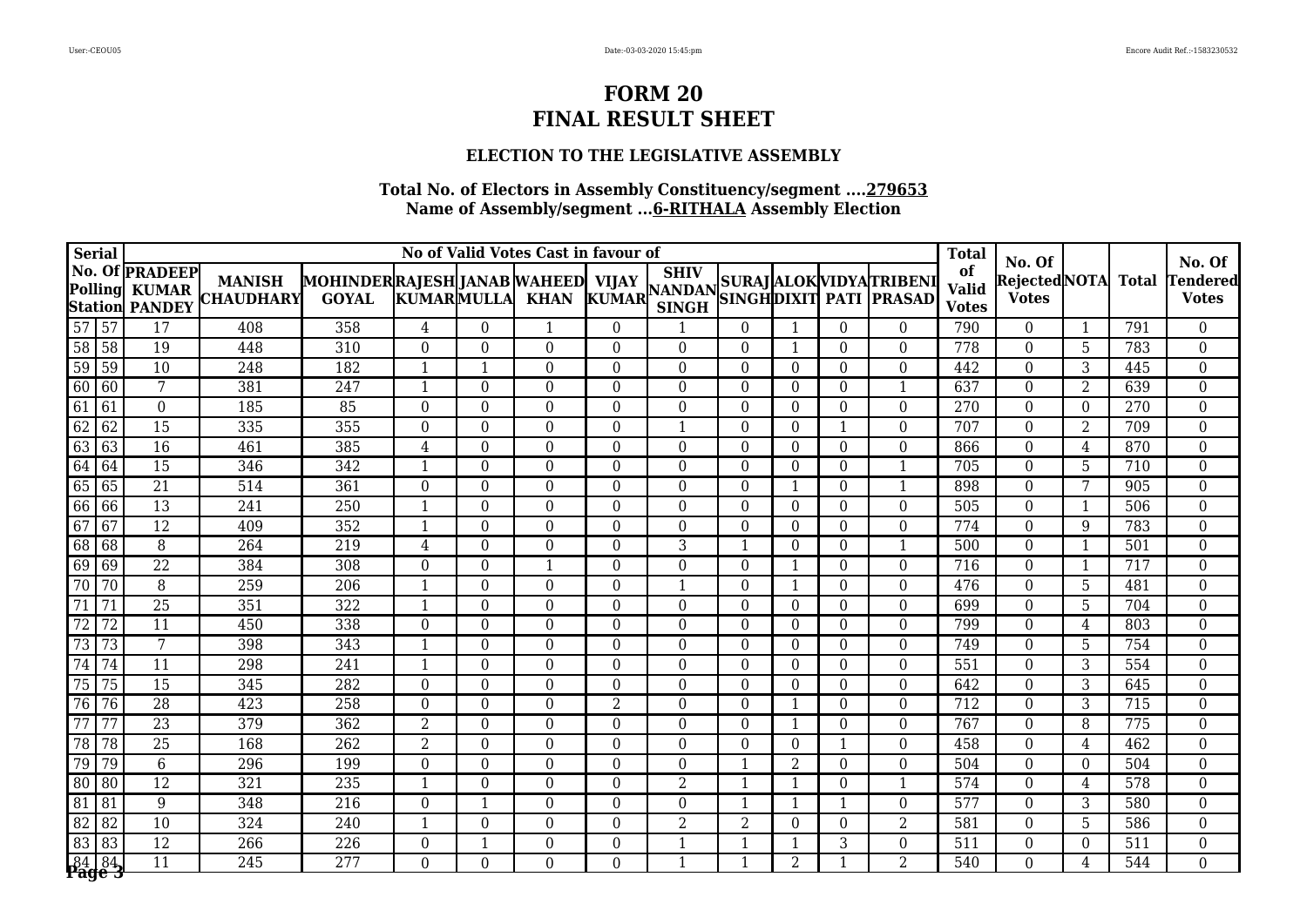### **ELECTION TO THE LEGISLATIVE ASSEMBLY**

| <b>Serial</b>   |             |                                                                |                                   |                                                    |                          |                  | No of Valid Votes Cast in favour of |                |                             |                  |                  |                  |                                                                                                                        | <b>Total</b>                       |                                           |                   |                  |                                           |
|-----------------|-------------|----------------------------------------------------------------|-----------------------------------|----------------------------------------------------|--------------------------|------------------|-------------------------------------|----------------|-----------------------------|------------------|------------------|------------------|------------------------------------------------------------------------------------------------------------------------|------------------------------------|-------------------------------------------|-------------------|------------------|-------------------------------------------|
| <b>Polling</b>  |             | No. Of <b>PRADEEP</b><br><b>KUMAR</b><br><b>Station PANDEY</b> | <b>MANISH</b><br><b>CHAUDHARY</b> | MOHINDERRAJESH JANAB WAHEED  VIJAY<br><b>GOYAL</b> | <b>KUMARMULLA</b>        |                  | <b>KHAN</b>                         |                | <b>SHIV</b><br><b>SINGH</b> |                  |                  |                  | VIJAY   <sup>SHIV</sup>   SURAJ   ALOK   VIDYA   TRIBENI<br>  KUMAR   <sub>SIMCH</sub>   SINGH   DIXIT   PATI   PRASAD | of<br><b>Valid</b><br><b>Votes</b> | No. Of<br> Rejected NOTA <br><b>Votes</b> |                   | <b>Total</b>     | No. Of<br><b>Tendered</b><br><b>Votes</b> |
| 85 85           |             | 11                                                             | 538                               | 299                                                | 8                        | $\theta$         | $\theta$                            | $\Omega$       | $\theta$                    | $\overline{0}$   | 3                | $\theta$         | 3                                                                                                                      | 862                                | $\theta$                                  | 2                 | 864              | $\overline{0}$                            |
| 86 86           |             | $\overline{5}$                                                 | 197                               | 144                                                | $\overline{13}$          | $\overline{0}$   | $\Omega$                            | $\Omega$       | $\Omega$                    | $\overline{0}$   | $\Omega$         | $\Omega$         | $\mathbf{1}$                                                                                                           | $\overline{360}$                   | $\Omega$                                  | $\Omega$          | 360              | $\boldsymbol{0}$                          |
| $\overline{87}$ | $\sqrt{87}$ | $\overline{7}$                                                 | 453                               | 189                                                | 6                        | $\Omega$         |                                     | $\Omega$       | $\theta$                    | $\Omega$         | 1                | $\theta$         | 2                                                                                                                      | 659                                | $\theta$                                  | 3                 | 662              | $\boldsymbol{0}$                          |
| 88              | 88          | $\overline{8}$                                                 | 255                               | 249                                                | 4                        | $\theta$         | $\Omega$                            | $\overline{2}$ | $\mathbf{1}$                | $\overline{0}$   | $\overline{0}$   | $\overline{2}$   | $\theta$                                                                                                               | 521                                | $\theta$                                  | $3^{\overline{}}$ | 524              | $\boldsymbol{0}$                          |
| 89              | 89          | $\overline{13}$                                                | 362                               | 493                                                | $\mathbf{1}$             | $\theta$         | $\theta$                            |                | $\mathbf{1}$                | $\theta$         | $\theta$         | $\Omega$         | $\theta$                                                                                                               | 871                                | $\Omega$                                  | 5                 | 876              | 0                                         |
| 90              | 90          | 11                                                             | 343                               | 509                                                | $\Omega$                 | $\theta$         | $\overline{\mathbf{1}}$             | $\Omega$       | $\theta$                    | $\boldsymbol{0}$ | 2                | -1               | $\theta$                                                                                                               | 867                                | $\theta$                                  | 8                 | 875              | $\overline{0}$                            |
| 91              | 91          | $\overline{10}$                                                | 283                               | 445                                                | $\Omega$                 | -1               | $\theta$                            | $\Omega$       | $\theta$                    | $\overline{0}$   | 1                | $\Omega$         | $\theta$                                                                                                               | 740                                | $\theta$                                  | 6                 | $\overline{746}$ | $\overline{0}$                            |
| 92              | 92          | $\overline{10}$                                                | 402                               | 392                                                | $\overline{2}$           | $\overline{0}$   | $\Omega$                            | $\overline{0}$ | $\mathbf{0}$                | $\overline{0}$   | 1                | $\overline{0}$   | $\overline{0}$                                                                                                         | 807                                | $\overline{0}$                            | 6                 | 813              | $\overline{0}$                            |
| 93              | 93          | $\overline{25}$                                                | 306                               | 417                                                | $\Omega$                 | $\theta$         | $\overline{2}$                      |                | $\mathbf{1}$                | $\overline{0}$   | $\theta$         | $\Omega$         | $\theta$                                                                                                               | 752                                | $\theta$                                  | 9                 | 761              | $\boldsymbol{0}$                          |
| 94              | 94          | $\overline{12}$                                                | 325                               | 525                                                | 3                        | -1               | $\theta$                            | $\Omega$       | $\theta$                    | $\theta$         | $\Omega$         |                  | $\theta$                                                                                                               | 867                                | $\theta$                                  | 4                 | 871              | $\overline{0}$                            |
| 95              | 95          | $\overline{26}$                                                | 405                               | 441                                                | $\Omega$                 | $\overline{0}$   | $\mathbf{1}$                        | $\Omega$       | $\theta$                    | $\overline{0}$   | $\mathbf{1}$     | $\Omega$         | $\theta$                                                                                                               | 874                                | $\Omega$                                  | $\overline{2}$    | 876              | $\mathbf{0}$                              |
| 96              | 96          | $\overline{17}$                                                | 165                               | 253                                                | $\overline{2}$           | $\boldsymbol{0}$ | $\theta$                            | $\Omega$       | $\overline{0}$              | $\boldsymbol{0}$ | $\theta$         | $\overline{0}$   | $\boldsymbol{0}$                                                                                                       | 437                                | $\theta$                                  | 2                 | 439              | $\boldsymbol{0}$                          |
| 97              | 97          | $\overline{22}$                                                | 353                               | 375                                                | $\overline{2}$           | $\overline{0}$   | $\theta$                            | $\Omega$       | $\overline{0}$              | $\overline{0}$   | $\Omega$         | $\Omega$         | $\overline{0}$                                                                                                         | 752                                | $\overline{0}$                            | 4                 | 756              | $\boldsymbol{0}$                          |
| 98              | $\sqrt{98}$ | $\overline{16}$                                                | 339                               | 355                                                | $\Omega$                 | $\theta$         | $\theta$                            | $\Omega$       | $\theta$                    | $\mathbf{1}$     | 1                | $\Omega$         | $\overline{0}$                                                                                                         | 712                                | $\theta$                                  | 3                 | $\overline{715}$ | $\mathbf{0}$                              |
| 99              | 99          | $\overline{13}$                                                | 229                               | 296                                                | $\Omega$                 | $\theta$         | $\Omega$                            | 0              | $\theta$                    | $\overline{0}$   | $\Omega$         | $\Omega$         | $\theta$                                                                                                               | 538                                | $\theta$                                  | $\Omega$          | $\overline{538}$ | $\boldsymbol{0}$                          |
| 100 100         |             | $\overline{9}$                                                 | $\overline{210}$                  | 393                                                | 3                        | $\overline{0}$   | $\overline{0}$                      |                | $\mathbf{1}$                | $\boldsymbol{0}$ | 3                | $\boldsymbol{0}$ | $\overline{0}$                                                                                                         | 620                                | $\overline{0}$                            | 3                 | 623              | $\boldsymbol{0}$                          |
| 101 101         |             | $\overline{16}$                                                | 195                               | 387                                                | $\overline{\phantom{a}}$ | -1               | $\Omega$                            | $\Omega$       | 2                           | $\overline{2}$   | $\overline{0}$   | $\Omega$         | $\theta$                                                                                                               | 604                                | $\theta$                                  | 3                 | 607              | $\boldsymbol{0}$                          |
| 102102          |             | $\, 8$                                                         | 238                               | 414                                                | $\mathbf 1$              | $\mathbf{1}$     | $\Omega$                            | $\Omega$       | $\overline{2}$              | 9                | $\overline{2}$   | $\mathbf 1$      | $\theta$                                                                                                               | 676                                | $\theta$                                  | 3                 | 679              | $\boldsymbol{0}$                          |
| 103103          |             | 13                                                             | 305                               | 500                                                | $\Omega$                 | $\theta$         | $\overline{2}$                      | $\Omega$       | 1                           | $\mathbf{1}$     | $\boldsymbol{0}$ | -1               | $\theta$                                                                                                               | 823                                | $\theta$                                  | 4                 | 827              | $\mathbf{0}$                              |
| 104104          |             | 1                                                              | 106                               | 93                                                 | $\Omega$                 | $\theta$         | $\overline{0}$                      | $\Omega$       | $\overline{0}$              | $\Omega$         | $\theta$         | $\mathbf{1}$     | 1                                                                                                                      | 202                                | $\theta$                                  | 1                 | 203              | $\mathbf{0}$                              |
| 105105          |             | $\overline{33}$                                                | 428                               | 346                                                | $\mathbf{1}$             | $\overline{0}$   | $\overline{0}$                      | 0              | $\overline{0}$              | $\boldsymbol{0}$ | $\overline{4}$   | $\theta$         | 1                                                                                                                      | 813                                | $\overline{0}$                            | 10                | 823              | $\overline{0}$                            |
| 106 106         |             | $\overline{16}$                                                | 295                               | 283                                                | 5                        | $\theta$         | $\Omega$                            | 0              | $\theta$                    | -1               | $\theta$         | $\theta$         | $\theta$                                                                                                               | 600                                | $\theta$                                  | $\overline{3}$    | 603              | $\boldsymbol{0}$                          |
| 107107          |             | 15                                                             | 283                               | 430                                                | $\Omega$                 | $\Omega$         | 3                                   | $\Omega$       | $\overline{2}$              | $\mathbf{1}$     |                  | $\Omega$         | $\overline{0}$                                                                                                         | 735                                | $\theta$                                  | $\overline{2}$    | 737              | $\boldsymbol{0}$                          |
| 108 108         |             | $\overline{17}$                                                | $\overline{213}$                  | 460                                                | $\overline{2}$           | $\theta$         | $\Omega$                            | $\Omega$       | 1                           | $\overline{0}$   | 3                | $\Omega$         | $\overline{3}$                                                                                                         | 699                                | $\Omega$                                  | 5                 | 704              | $\mathbf{0}$                              |
| 109 109         |             | 13                                                             | 270                               | 304                                                | 6                        | $\boldsymbol{0}$ | $\theta$                            | $\Omega$       | $\overline{0}$              | $\mathbf{1}$     | $\theta$         | $\theta$         | $\overline{0}$                                                                                                         | 594                                | $\theta$                                  | $\overline{1}$    | 595              | $\boldsymbol{0}$                          |
| 110 110         |             | 16                                                             | 196                               | 283                                                | $\mathbf 1$              | $\mathbf{1}$     | $\theta$                            | $\Omega$       | $\overline{0}$              | $\overline{0}$   | 1                | $\theta$         | $\theta$                                                                                                               | 498                                | $\theta$                                  | 3                 | 501              | $\boldsymbol{0}$                          |
| 111 111         |             | 18                                                             | 244                               | 331                                                | 3                        | $\theta$         | $\Omega$                            | $\Omega$       | $\theta$                    | $\theta$         | 1                | $\Omega$         | 1                                                                                                                      | 598                                | $\theta$                                  | 4                 | 602              | $\boldsymbol{0}$                          |
| 112112          |             | $\overline{22}$                                                | $\overline{170}$                  | $\overline{224}$                                   | $\Omega$                 | $\Omega$         | $\Omega$                            |                | $\Omega$                    | $\Omega$         |                  | $\Omega$         | $\Omega$                                                                                                               | $\overline{418}$                   | $\Omega$                                  | 5                 | 423              | $\overline{0}$                            |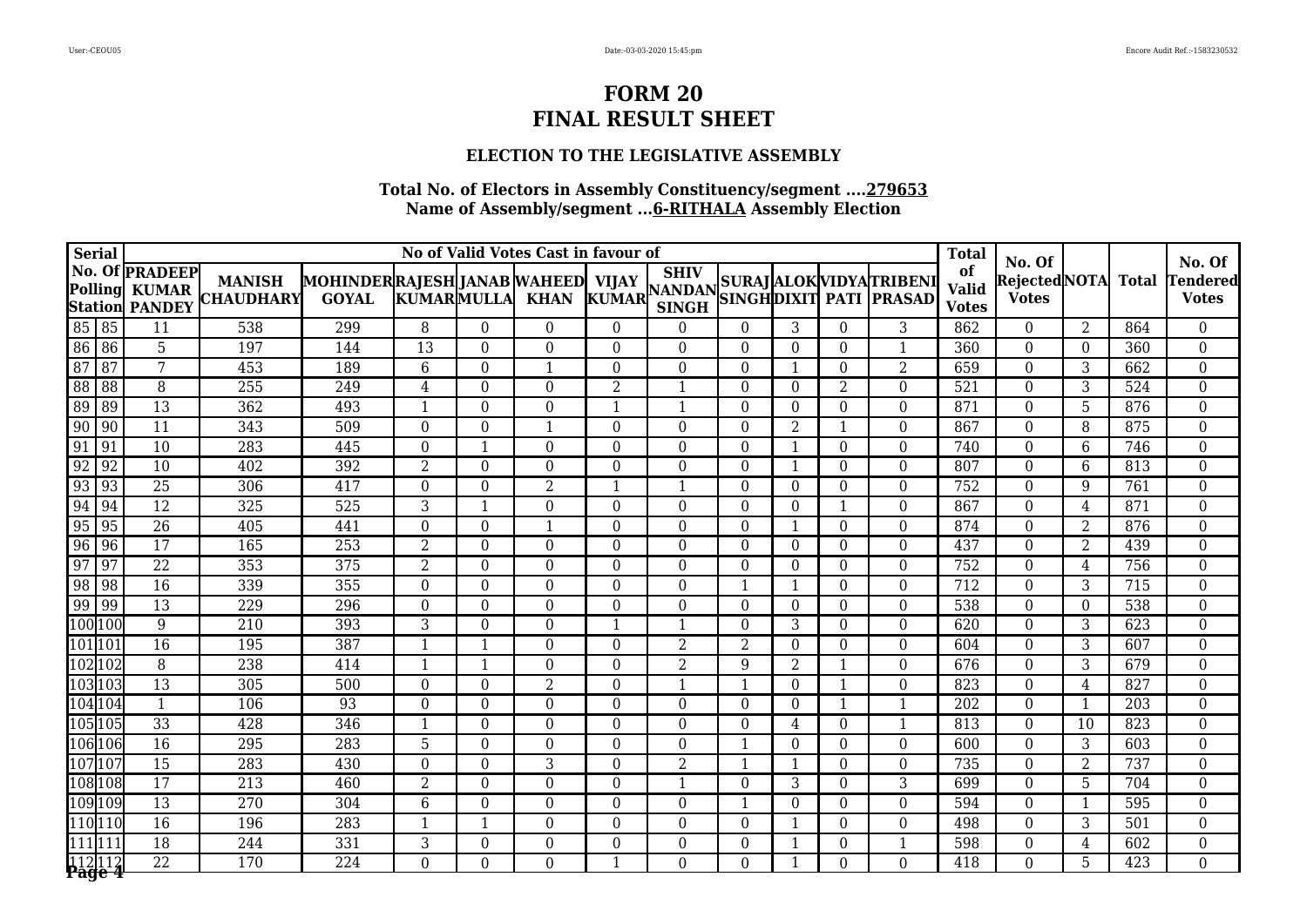### **ELECTION TO THE LEGISLATIVE ASSEMBLY**

| <b>Serial</b>         |                  |                                                                |                                   |                                                    |                          |                | No of Valid Votes Cast in favour of |                |                |                  |                |                  |                                       | <b>Total</b>                       |                                           |                |              |                                           |
|-----------------------|------------------|----------------------------------------------------------------|-----------------------------------|----------------------------------------------------|--------------------------|----------------|-------------------------------------|----------------|----------------|------------------|----------------|------------------|---------------------------------------|------------------------------------|-------------------------------------------|----------------|--------------|-------------------------------------------|
| <b>Polling</b>        |                  | No. Of <b>PRADEEP</b><br><b>KUMAR</b><br><b>Station PANDEY</b> | <b>MANISH</b><br><b>CHAUDHARY</b> | MOHINDERRAJESH JANAB WAHEED  VIJAY<br><b>GOYAL</b> | <b>KUMARMULLA</b>        |                | <b>KHAN</b>                         |                | <b>SINGH</b>   |                  |                |                  | VIJAY MANDAN SURAJ ALOK VIDYA TRIBENI | of<br><b>Valid</b><br><b>Votes</b> | No. Of<br> Rejected NOTA <br><b>Votes</b> |                | <b>Total</b> | No. Of<br><b>Tendered</b><br><b>Votes</b> |
| 113 113               |                  | 18                                                             | 313                               | 322                                                | 3                        | $\Omega$       | 1                                   | $\Omega$       | $\theta$       | $\overline{0}$   | $\theta$       | 1                | $\theta$                              | 658                                | $\Omega$                                  | 5              | 663          | $\overline{0}$                            |
| $\sqrt{114}114$       |                  | 6                                                              | $\overline{219}$                  | 164                                                | $\Omega$                 | $\Omega$       | $\Omega$                            | 0              | $\Omega$       | $\overline{0}$   | 1              | $\Omega$         | $\overline{2}$                        | $\overline{392}$                   | $\Omega$                                  | $\mathbf{1}$   | 393          | $\overline{0}$                            |
| $\overline{115}$  115 |                  | $\overline{13}$                                                | 197                               | 290                                                | $\Omega$                 | $\overline{0}$ | $\Omega$                            | $\Omega$       | $\theta$       | $\theta$         | 1              | $\theta$         | $\mathbf{1}$                          | 502                                | $\Omega$                                  | 3              | 505          | $\overline{0}$                            |
| 116116                |                  | $\overline{5}$                                                 | 234                               | 285                                                | $\overline{2}$           | $\Omega$       | $\Omega$                            | $\Omega$       | $\theta$       | $\overline{0}$   | $\mathbf{1}$   | $\theta$         | 1                                     | 528                                | $\theta$                                  | $\overline{2}$ | 530          | $\boldsymbol{0}$                          |
| $117$ 117             |                  | 6                                                              | 257                               | 283                                                | 3                        | -1             | 0                                   | 0              | $\mathbf{1}$   | $\theta$         | $\overline{2}$ | $\overline{2}$   | $\Omega$                              | 555                                | $\theta$                                  | 3              | 558          | $\boldsymbol{0}$                          |
| 118118                |                  | 7                                                              | 340                               | 267                                                | 3                        | $\Omega$       | $\theta$                            | $\Omega$       | $\theta$       | 1                | $\overline{2}$ | -1               | 1                                     | 622                                | $\theta$                                  | 2              | 624          | $\overline{0}$                            |
| 119119                |                  | $\overline{4}$                                                 | 426                               | 334                                                |                          | $\overline{0}$ | 1                                   | $\Omega$       | -1             | $\overline{0}$   | $\mathbf{1}$   | 5                | $\overline{2}$                        | 775                                | $\Omega$                                  | 11             | 786          | $\overline{0}$                            |
| 120 120               |                  | $\overline{5}$                                                 | 358                               | 292                                                | $\Omega$                 | $\mathbf{1}$   | $\Omega$                            | 0              | $\overline{0}$ | $\boldsymbol{0}$ | $\overline{3}$ | $\mathbf{1}$     | $\overline{2}$                        | 662                                | $\overline{0}$                            | $\overline{4}$ | 666          | $\overline{0}$                            |
| 121121                |                  | $\overline{4}$                                                 | 362                               | 232                                                | $\overline{2}$           | $\Omega$       | $\Omega$                            | $\Omega$       | $\mathbf{1}$   | $\boldsymbol{0}$ | $\theta$       | $\mathbf{1}$     | $\Omega$                              | 602                                | $\theta$                                  | 3              | 605          | $\boldsymbol{0}$                          |
| 122                   | $\overline{122}$ | 10                                                             | 388                               | 279                                                | 3                        | $\theta$       | $\Omega$                            | $\Omega$       | -1             | $\theta$         | 2              | $\Omega$         | $\Omega$                              | 683                                | $\theta$                                  | 1              | 684          | $\boldsymbol{0}$                          |
| 123123                |                  | 6                                                              | 253                               | 231                                                | $\Omega$                 | $\Omega$       | $\overline{2}$                      | 0              | $\mathbf{1}$   | $\overline{0}$   | $\overline{4}$ | $\Omega$         | $\theta$                              | 497                                | $\Omega$                                  | 2              | 499          | $\overline{0}$                            |
| 124                   | 124              | $\overline{18}$                                                | 469                               | 387                                                | $\Omega$                 | $\overline{0}$ | $\Omega$                            | $\overline{2}$ | $\overline{0}$ | $\overline{0}$   | $\mathbf{1}$   |                  | $\overline{3}$                        | 881                                | $\theta$                                  | 6              | 887          | $\overline{0}$                            |
| 125125                |                  | 9                                                              | 255                               | 261                                                | 3                        | $\overline{0}$ | $\overline{\mathbf{1}}$             | $\Omega$       | $\overline{0}$ | 1                | $\mathbf{1}$   | 4                | $\overline{2}$                        | 537                                | $\Omega$                                  | 4              | 541          | $\boldsymbol{0}$                          |
| 126                   | 126              | 9                                                              | 340                               | 292                                                | $\overline{\phantom{a}}$ | $\Omega$       | -1                                  | 0              | $\theta$       | 1                | 2              | 5                | $\overline{2}$                        | 653                                | $\Omega$                                  | 6              | 659          | $\overline{0}$                            |
| 127                   | 127              | $\overline{4}$                                                 | 261                               | $\overline{208}$                                   | -1                       | $\Omega$       | 1                                   |                | 3              | $\mathbf{1}$     | 2              | $\mathbf 1$      | 1                                     | 484                                | $\Omega$                                  | $\mathbf{1}$   | 485          | $\overline{0}$                            |
| 128                   | 128              | 5                                                              | 295                               | 314                                                | $\theta$                 | $\overline{0}$ | $\theta$                            | 0              | $\overline{4}$ | $\overline{2}$   | $\overline{2}$ | $\boldsymbol{0}$ | $\mathbf{1}$                          | 623                                | $\overline{0}$                            | 4              | 627          | $\overline{0}$                            |
| 129129                |                  | 9                                                              | 299                               | 388                                                | $\overline{2}$           | $\overline{0}$ | $\Omega$                            |                | 3              | $\mathbf{1}$     | $\overline{2}$ | 4                | $\mathbf{1}$                          | 710                                | $\overline{0}$                            | $\overline{2}$ | 712          | $\overline{0}$                            |
| 130 130               |                  | $9\,$                                                          | 367                               | 415                                                |                          | $\overline{0}$ | 0                                   | 0              | $\Omega$       | $\mathbf{1}$     | $\theta$       | 3                | $\overline{2}$                        | 798                                | $\theta$                                  | $\overline{2}$ | 800          | $\boldsymbol{0}$                          |
| 131131                |                  | $\overline{4}$                                                 | 376                               | 324                                                | 5                        | $\Omega$       | $\Omega$                            | $\Omega$       | $\mathbf{1}$   | $\overline{0}$   | $\mathbf{1}$   |                  | 1                                     | 713                                | $\theta$                                  | 8              | 721          | $\overline{0}$                            |
| 1321                  | $\overline{132}$ | 4                                                              | 285                               | $\overline{260}$                                   | -1                       | $\theta$       | $\theta$                            | $\Omega$       | $\overline{0}$ | $\overline{0}$   | 2              | 3                | 1                                     | 556                                | $\boldsymbol{0}$                          | 1              | 557          | $\boldsymbol{0}$                          |
| 133133                |                  | 3                                                              | 248                               | 271                                                | $\overline{4}$           | $\overline{0}$ | $\overline{0}$                      | 0              | $\mathbf{1}$   | $\boldsymbol{0}$ | $\overline{0}$ | 1                | $\boldsymbol{0}$                      | 528                                | $\overline{0}$                            | 3              | 531          | $\overline{0}$                            |
| 134 134               |                  | $\overline{6}$                                                 | 378                               | 357                                                | 3                        | $\overline{0}$ | 0                                   | 0              | $\theta$       | $\theta$         | $\overline{2}$ | 3                | $\overline{2}$                        | 751                                | $\theta$                                  | $\Omega$       | 751          | $\boldsymbol{0}$                          |
| 135                   | 135              | $\overline{6}$                                                 | 411                               | 463                                                | 7                        | 6              | $\Omega$                            | $\overline{2}$ | $\overline{2}$ | 1                | 3              | 3                | $\overline{2}$                        | 906                                | $\theta$                                  | 5.             | 911          | $\mathbf{1}$                              |
| 136136                |                  | $\overline{5}$                                                 | 244                               | 279                                                |                          | $\Omega$       | $\Omega$                            | $\Omega$       | $\theta$       | 1                | 1              |                  | 1                                     | 533                                | $\theta$                                  | 2              | 535          | $\boldsymbol{0}$                          |
| 137 137               |                  | $\overline{4}$                                                 | 327                               | 286                                                |                          | -1             | $\Omega$                            | 0              | $\theta$       | $\boldsymbol{0}$ | $\mathbf{1}$   | $\mathbf 1$      | $\overline{0}$                        | 621                                | $\theta$                                  | 4              | 625          | $\boldsymbol{0}$                          |
| 138138                |                  | 7                                                              | 364                               | 337                                                | $\mathbf 1$              | $\mathbf 1$    | $\theta$                            | $\Omega$       | 1              | $\overline{0}$   | 2              | 3                | 3                                     | 719                                | $\overline{0}$                            | 3              | 722          | $\boldsymbol{0}$                          |
| 139139                |                  | 7                                                              | 184                               | 227                                                | 6                        | $\Omega$       | $\overline{2}$                      | $\Omega$       | $\theta$       | $\overline{0}$   | 3              | 2                | $\overline{2}$                        | 433                                | $\theta$                                  | $\Omega$       | 433          | $\overline{0}$                            |
| 140 140               |                  | $\overline{4}$                                                 | 204                               | 288                                                |                          | $\Omega$       | 0                                   | 0              | $\overline{2}$ | $\Omega$         | $\Omega$       |                  | $\overline{2}$                        | $\overline{502}$                   | $\Omega$                                  | 3              | 505          | $\overline{0}$                            |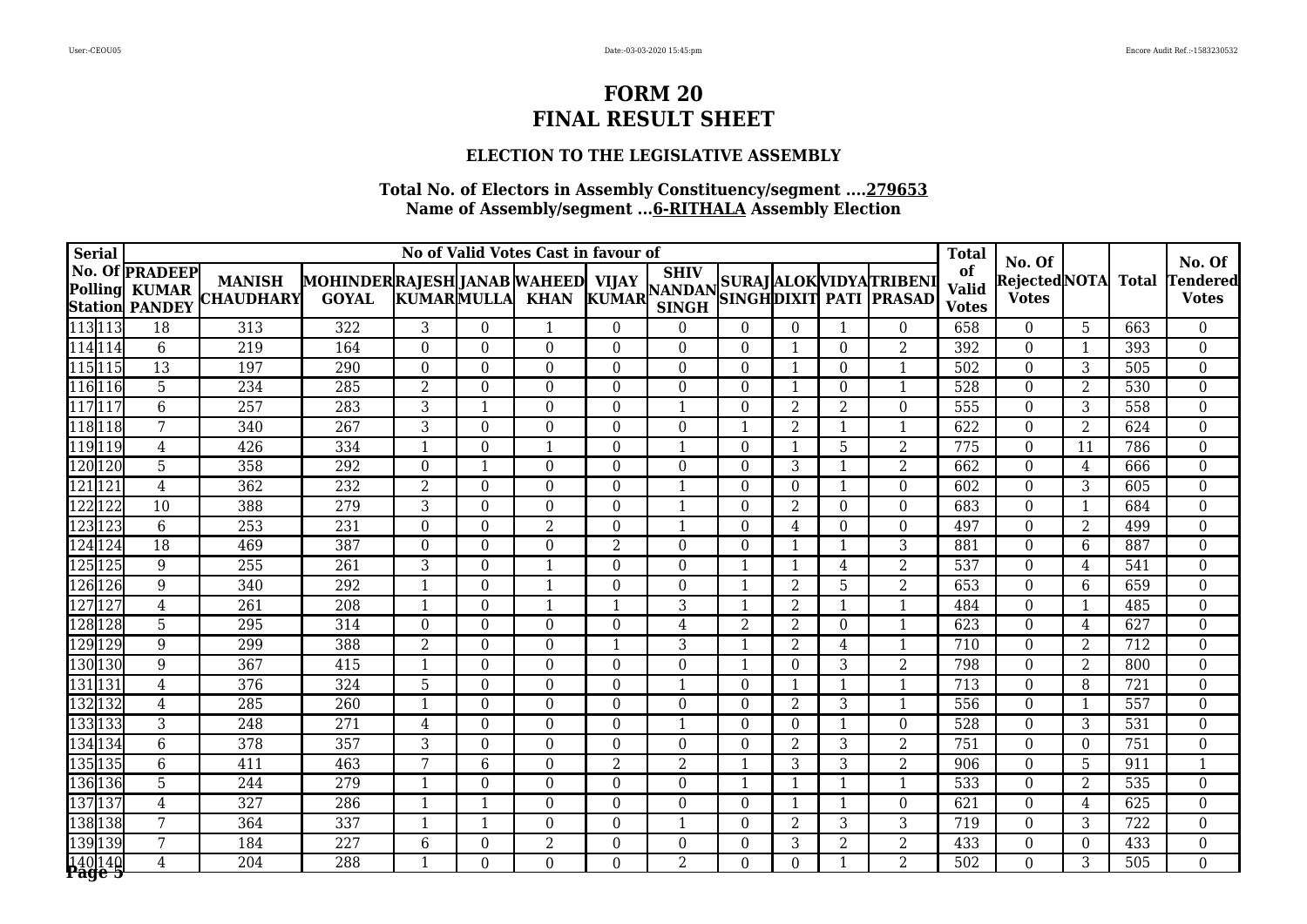### **ELECTION TO THE LEGISLATIVE ASSEMBLY**

| <b>Serial</b>  |     |                                                                |                                   |                                                     |                   |                  | No of Valid Votes Cast in favour of |                |                |                  |                  |                |                                      | <b>Total</b>                       |                                           |                |                  |                                           |
|----------------|-----|----------------------------------------------------------------|-----------------------------------|-----------------------------------------------------|-------------------|------------------|-------------------------------------|----------------|----------------|------------------|------------------|----------------|--------------------------------------|------------------------------------|-------------------------------------------|----------------|------------------|-------------------------------------------|
| <b>Polling</b> |     | No. Of <b>PRADEEP</b><br><b>KUMAR</b><br><b>Station PANDEY</b> | <b>MANISH</b><br><b>CHAUDHARY</b> | MOHINDER RAJESH JANAB WAHEED  VIJAY<br><b>GOYAL</b> | <b>KUMARMULLA</b> |                  | <b>KHAN</b>                         |                | <b>SINGH</b>   |                  |                  |                | VIJAY MANDAN SURAJ ALOK VIDYATRIBENI | of<br><b>Valid</b><br><b>Votes</b> | No. Of<br> Rejected NOTA <br><b>Votes</b> |                | <b>Total</b>     | No. Of<br><b>Tendered</b><br><b>Votes</b> |
| 141 141        |     | 8                                                              | 358                               | 309                                                 | $\overline{4}$    | $\Omega$         | $\theta$                            | $\Omega$       | $\theta$       | $\theta$         | 1                | 2              | 2                                    | 684                                | $\Omega$                                  | 2              | 686              | $\overline{0}$                            |
| 142 142        |     | $\overline{5}$                                                 | 282                               | $\overline{272}$                                    | $\overline{2}$    | -1               | -1                                  | $\overline{2}$ | 1              | $\overline{0}$   | $\Omega$         | 3              | $\Omega$                             | $\overline{569}$                   | $\Omega$                                  | $\mathbf{1}$   | $\overline{570}$ | $\overline{0}$                            |
| 143143         |     | $\overline{13}$                                                | 403                               | 389                                                 | 3                 | $\mathbf{1}$     | $\Omega$                            |                | 3              | $\theta$         | $\overline{2}$   | $\overline{2}$ | 1                                    | 818                                | $\Omega$                                  | 8              | 826              | $\overline{0}$                            |
| 144            | 144 | $\overline{6}$                                                 | 174                               | 185                                                 | $\overline{2}$    | $\Omega$         | -1                                  |                | $\theta$       | $\boldsymbol{0}$ | 1                | $\theta$       | $\overline{2}$                       | 372                                | $\theta$                                  | $\overline{2}$ | 374              | $\boldsymbol{0}$                          |
| 145 145        |     | $\overline{5}$                                                 | 320                               | 430                                                 | 6                 | $\overline{0}$   | 0                                   | 0              | $\overline{2}$ | $\mathbf{1}$     | $\overline{2}$   | 3              | 7                                    | 776                                | $\theta$                                  | $\overline{2}$ | 778              | $\boldsymbol{0}$                          |
| 146 146        |     | 13                                                             | 299                               | 273                                                 | -1                | $\Omega$         | $\theta$                            |                | $\mathbf{1}$   | $\overline{0}$   | 1                | $\theta$       | $\Omega$                             | 589                                | $\theta$                                  | $\mathbf 1$    | 590              | $\overline{0}$                            |
| 147147         |     | $\overline{4}$                                                 | 199                               | 230                                                 | 6                 | $\overline{0}$   | $\theta$                            | $\Omega$       | $\theta$       | $\overline{0}$   | $\overline{0}$   | $\theta$       | 1                                    | 440                                | $\Omega$                                  | 6              | 446              | $\overline{0}$                            |
| 148 148        |     | $\overline{13}$                                                | 478                               | 378                                                 | $\overline{12}$   | $\mathbf{1}$     | $\overline{0}$                      |                | $\mathbf{1}$   | $\boldsymbol{0}$ | $\overline{2}$   | $\overline{2}$ | $\overline{2}$                       | 890                                | $\overline{0}$                            | $\theta$       | 890              | $\overline{0}$                            |
| 149 149        |     | 10                                                             | 281                               | 396                                                 | 5                 | $\Omega$         | 1                                   | 0              | 3              | $\theta$         | 4                | 3              | $\overline{3}$                       | 706                                | $\theta$                                  | 5              | 711              | $\overline{0}$                            |
| 150 150        |     | $\overline{12}$                                                | 305                               | 330                                                 |                   | $\theta$         | $\Omega$                            | 0              | -1             | $\theta$         | $\theta$         |                | 1                                    | 651                                | $\theta$                                  | 2              | 653              | 0                                         |
| 151151         |     | $\overline{5}$                                                 | 264                               | 244                                                 | 5                 | $\overline{0}$   | $\Omega$                            | 0              | 2              | $\overline{0}$   | 3                |                | $\mathbf{1}$                         | 525                                | $\Omega$                                  | $\Omega$       | 525              | $\overline{0}$                            |
| 152 152        |     | $\overline{4}$                                                 | 352                               | 351                                                 | $\Omega$          | -1               | $\Omega$                            | 0              | $\mathbf{1}$   | $\mathbf{1}$     | $\overline{2}$   | -1             | $\mathbf{1}$                         | 714                                | $\overline{0}$                            | $\overline{2}$ | 716              | $\overline{0}$                            |
| 153 153        |     | 10                                                             | 347                               | 563                                                 | 3                 | $\overline{2}$   | $\overline{1}$                      |                | $\mathbf{1}$   | 1                | $\overline{4}$   | $\overline{2}$ |                                      | 936                                | $\Omega$                                  | $\overline{2}$ | 938              | $\boldsymbol{0}$                          |
| 154 154        |     | $\overline{4}$                                                 | 237                               | 555                                                 | $\mathbf 1$       |                  | $\Omega$                            | 0              | $\overline{2}$ | $\theta$         | 4                | 3              | 1                                    | 808                                | $\Omega$                                  | 3              | 811              | $\overline{0}$                            |
| 155 155        |     | $\overline{12}$                                                | 192                               | 478                                                 | -1                | $\Omega$         | 0                                   | 0              | $\mathbf 1$    | $\theta$         | $\Omega$         | $\Omega$       | $\Omega$                             | 684                                | $\Omega$                                  | 2              | 686              | $\overline{0}$                            |
| 156 156        |     | $\overline{14}$                                                | 250                               | 642                                                 | 3                 | 3                | $\overline{\mathbf{1}}$             | 0              | 5              | $\boldsymbol{0}$ | 6                | 5              | 3                                    | 932                                | $\overline{0}$                            | 3              | 935              | $\overline{0}$                            |
| 157157         |     | 8                                                              | 218                               | 464                                                 | 5                 | $\overline{0}$   | $\Omega$                            | $\Omega$       | $\mathbf{1}$   | $\overline{0}$   | $\Omega$         | 3              | $\overline{2}$                       | 701                                | $\overline{0}$                            | $\overline{2}$ | 703              | $\overline{0}$                            |
| 158 158        |     | $\overline{4}$                                                 | 86                                | 212                                                 | 0                 | $\mathbf 1$      | $\Omega$                            | 0              | $\theta$       | $\theta$         | $\mathbf{1}$     | $\theta$       | $\Omega$                             | 304                                | $\theta$                                  | $\overline{2}$ | 306              | $\boldsymbol{0}$                          |
| 159 159        |     | 3                                                              | 257                               | 213                                                 | 1                 | $\Omega$         | $\Omega$                            | 0              | $\mathbf{1}$   | 1                | $\boldsymbol{0}$ |                | $\Omega$                             | 477                                | $\theta$                                  | $\overline{2}$ | 479              | $\overline{0}$                            |
| 160 160        |     | 10                                                             | 287                               | 287                                                 | -1                | $\theta$         | $\theta$                            | $\Omega$       | $\overline{0}$ | $\boldsymbol{0}$ | $\theta$         | -1             | $\overline{0}$                       | 586                                | $\boldsymbol{0}$                          | $\mathbf{1}$   | 587              | $\boldsymbol{0}$                          |
| 161161         |     | $6\phantom{.}6$                                                | 306                               | 373                                                 | 2                 | $\overline{0}$   | $\overline{0}$                      | 0              | $\overline{0}$ | $\boldsymbol{0}$ | $\mathbf{1}$     | $\theta$       | $\boldsymbol{0}$                     | 688                                | $\overline{0}$                            | $\theta$       | 688              | $\overline{0}$                            |
| 162 162        |     | $\overline{11}$                                                | 379                               | 412                                                 | $\Omega$          | $\overline{0}$   | 0                                   |                | 1              | $\theta$         | $\theta$         | $\mathbf{1}$   | $\mathbf{1}$                         | 806                                | $\theta$                                  | 3              | 809              | $\boldsymbol{0}$                          |
| 163163         |     | 7                                                              | 317                               | 340                                                 | 0                 | $\mathbf 1$      | $\Omega$                            | $\Omega$       | $\overline{2}$ | $\theta$         | $\theta$         |                | 1                                    | 669                                | $\theta$                                  | 4              | 673              | $\boldsymbol{0}$                          |
| 164            | 164 | $\overline{13}$                                                | 200                               | 215                                                 | $\Omega$          | $\overline{0}$   | $\Omega$                            | $\Omega$       | $\Omega$       | $\theta$         | $\theta$         | $\mathbf 1$    | $\Omega$                             | 429                                | $\theta$                                  | -1             | 430              | $\boldsymbol{0}$                          |
| 165 165        |     | 7                                                              | 249                               | 350                                                 | $\theta$          | $\boldsymbol{0}$ | $\Omega$                            | 0              | $\overline{2}$ | $\boldsymbol{0}$ | $\theta$         | $\theta$       | 1                                    | 609                                | $\theta$                                  | $\overline{2}$ | 611              | $\boldsymbol{0}$                          |
| 166 166        |     | 9                                                              | 401                               | 419                                                 | $\Omega$          | $\Omega$         | $\theta$                            | $\Omega$       | $\overline{0}$ | $\mathbf{1}$     | $\mathbf{1}$     | $\theta$       | $\overline{2}$                       | 833                                | $\overline{0}$                            | 3              | 836              | $\mathbf 1$                               |
| 167167         |     | 5                                                              | 355                               | 367                                                 | -1                | $\Omega$         | $\Omega$                            | $\Omega$       |                | $\boldsymbol{0}$ | 3                |                | $\Omega$                             | 733                                | $\theta$                                  | 4              | 737              | $\mathbf{1}$                              |
| 168 168        |     | 9                                                              | $\overline{224}$                  | 271                                                 | $\Omega$          | $\Omega$         | 0                                   |                |                | $\Omega$         | $\Omega$         | $\Omega$       |                                      | 507                                | $\Omega$                                  | -1             | $\overline{508}$ | $\overline{0}$                            |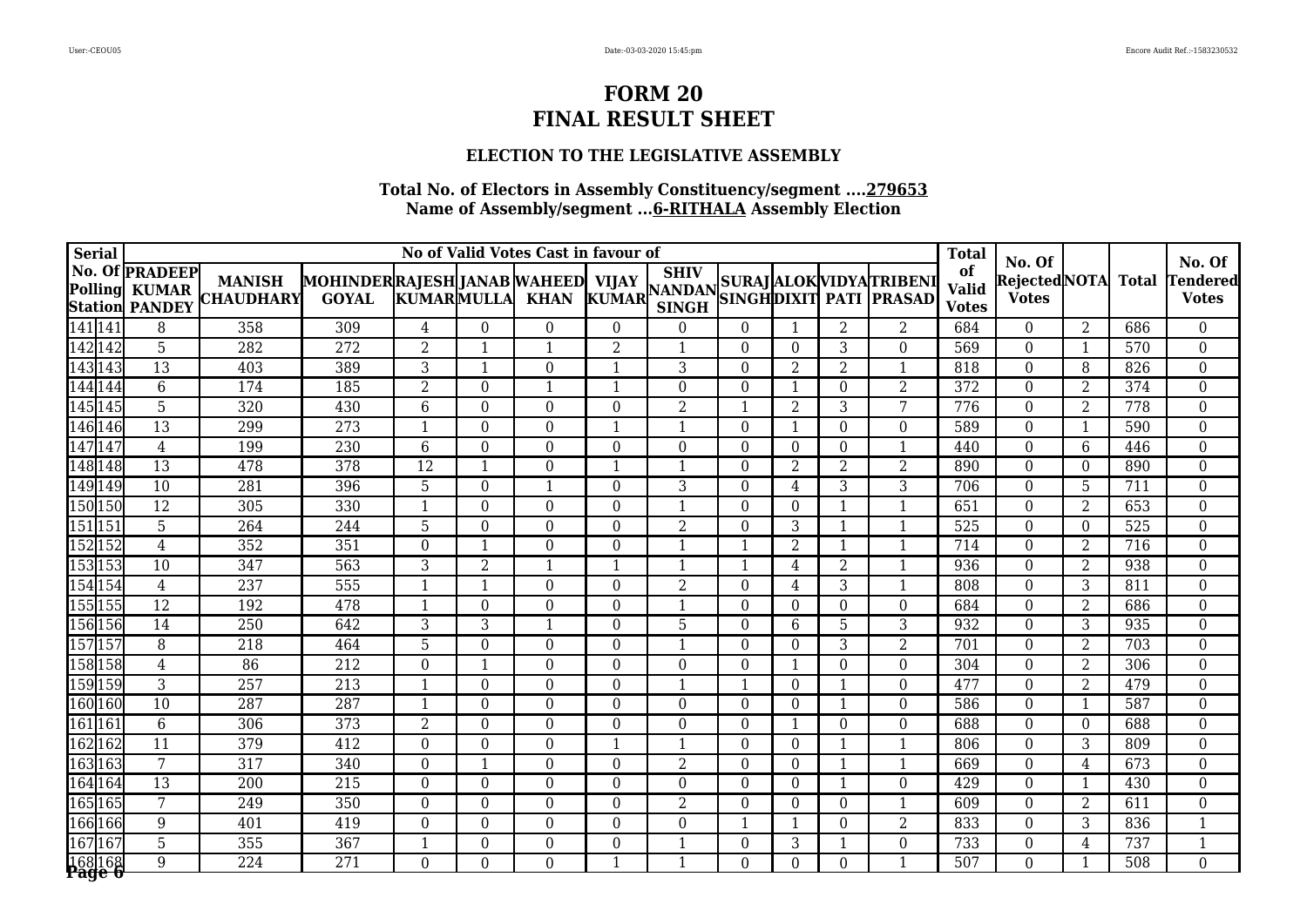### **ELECTION TO THE LEGISLATIVE ASSEMBLY**

| <b>Serial</b> |                                                |                 |                                   |                                                     |                          |                  | No of Valid Votes Cast in favour of |          |                |                  |                  |                |                                     | <b>Total</b>                       |                                         |                |              |                                    |
|---------------|------------------------------------------------|-----------------|-----------------------------------|-----------------------------------------------------|--------------------------|------------------|-------------------------------------|----------|----------------|------------------|------------------|----------------|-------------------------------------|------------------------------------|-----------------------------------------|----------------|--------------|------------------------------------|
| Polling       | No. Of <b>PRADEEP</b><br><b>Station PANDEY</b> | <b>KUMAR</b>    | <b>MANISH</b><br><b>CHAUDHARY</b> | MOHINDER RAJESH JANAB WAHEED  VIJAY<br><b>GOYAL</b> | <b>KUMARMULLA</b>        |                  | <b>KHAN</b>                         |          | <b>SINGH</b>   |                  |                  |                | VIJAY SILLY SURAJ ALOK VIDYATRIBENI | of<br><b>Valid</b><br><b>Votes</b> | No. Of<br>Rejected NOTA<br><b>Votes</b> |                | <b>Total</b> | No. Of<br>Tendered<br><b>Votes</b> |
| 169 169       |                                                | 9               | 297                               | 497                                                 | 1                        | $\theta$         | $\Omega$                            | $\Omega$ | 4              | $\mathbf{1}$     | 2                | $\theta$       | $\theta$                            | 811                                | $\Omega$                                | 5              | 816          | $\mathbf{1}$                       |
| 170170        |                                                | 10              | 382                               | 448                                                 | $\overline{2}$           | $\Omega$         | $\mathbf{1}$                        | 0        | $\Omega$       | $\theta$         | $\Omega$         | $\Omega$       | $\Omega$                            | 843                                | $\Omega$                                | 5              | 848          | $\overline{0}$                     |
| 1711171       |                                                | 9               | $\overline{203}$                  | $\overline{248}$                                    | 3                        | $\Omega$         | $\Omega$                            |          | 3              | $\theta$         | $\overline{2}$   | $\theta$       | $\overline{2}$                      | 471                                | $\Omega$                                |                | 472          | $\overline{0}$                     |
|               | $\overline{72}$                                | $\overline{5}$  | $\overline{217}$                  | $\overline{265}$                                    |                          | $\overline{0}$   | $\Omega$                            |          | $\Omega$       | $\overline{2}$   | $\overline{0}$   | $\theta$       | $\mathbf{1}$                        | 492                                | $\theta$                                | $\mathbf 1$    | 493          | $\overline{0}$                     |
| 173           | 173                                            | 10              | 246                               | 273                                                 | $\Omega$                 | $\overline{0}$   | 0                                   | 0        | 1              | $\mathbf{1}$     | $\mathbf{1}$     | $\theta$       | $\Omega$                            | 532                                | $\theta$                                | $\overline{2}$ | 534          | $\overline{0}$                     |
| 174           | 174                                            | 6               | 322                               | 410                                                 | 5                        | $\boldsymbol{0}$ | $\Omega$                            |          | $\overline{0}$ | $\boldsymbol{0}$ | $\boldsymbol{0}$ | 2              | $\overline{0}$                      | 746                                | $\theta$                                | 3              | 749          | $\overline{0}$                     |
|               | 175                                            | 13              | $\overline{262}$                  | 265                                                 |                          | $\Omega$         | $\Omega$                            | $\Omega$ | $\theta$       | $\overline{2}$   | $\Omega$         | $\Omega$       | 1                                   | 544                                | $\theta$                                | 3              | 547          | $\boldsymbol{0}$                   |
| 176           | 176                                            | $\overline{11}$ | 317                               | 351                                                 | $\Omega$                 | $\Omega$         | $\Omega$                            | 0        | $\overline{0}$ | $\overline{0}$   | $\theta$         | $\theta$       | $\theta$                            | 679                                | $\Omega$                                | 3              | 682          | $\overline{0}$                     |
| 177177        |                                                | $\overline{6}$  | 333                               | 261                                                 | $\Omega$                 | $\overline{0}$   | 1                                   | $\Omega$ | $\theta$       | $\overline{0}$   | $\mathbf{1}$     | $\theta$       | $\Omega$                            | 602                                | $\theta$                                | 3              | 605          | $\overline{0}$                     |
| 17811         | 178                                            | $\overline{9}$  | 252                               | 275                                                 | 4                        | $\overline{0}$   | $\Omega$                            | 0        | $\mathbf{1}$   | 1                | 1                | $\Omega$       | $\boldsymbol{0}$                    | 543                                | $\theta$                                | $\Omega$       | 543          | $\overline{0}$                     |
| 179179        |                                                | 8               | 253                               | 274                                                 | 5                        | $\Omega$         | $\Omega$                            | $\Omega$ | $\theta$       | $\theta$         | $\theta$         | $\mathbf{1}$   | $\theta$                            | 541                                | $\Omega$                                | $\mathbf{1}$   | 542          | 0                                  |
| 180 180       |                                                | $\overline{4}$  | 273                               | 230                                                 | $\Omega$                 | $\Omega$         | $\Omega$                            | 0        | $\Omega$       | $\theta$         | $\Omega$         | $\Omega$       | 1                                   | 508                                | $\Omega$                                | $\Omega$       | 508          | $\boldsymbol{0}$                   |
| 181181        |                                                | 5               | 234                               | 275                                                 | 4                        | $\Omega$         | $\mathbf{1}$                        | $\Omega$ | $\mathbf{1}$   | $\theta$         | 1                | $\Omega$       | $\theta$                            | 521                                | $\Omega$                                | $\Omega$       | 521          | $\mathbf 0$                        |
| 182182        |                                                | $\overline{13}$ | 230                               | 327                                                 | 14                       | $\Omega$         | $\Omega$                            |          |                | $\boldsymbol{0}$ | $\Omega$         | $\theta$       | $\boldsymbol{0}$                    | 586                                | $\theta$                                | 8              | 594          | $\mathbf 0$                        |
| 183183        |                                                | 14              | 231                               | 314                                                 | $\Omega$                 | $\overline{0}$   | 0                                   |          | $\overline{0}$ | $\boldsymbol{0}$ | $\theta$         | $\theta$       | $\mathbf{1}$                        | 561                                | $\overline{0}$                          | 5              | 566          | $\overline{0}$                     |
| 184184        |                                                | 10              | 251                               | 291                                                 | $\overline{\phantom{a}}$ | $\Omega$         | $\theta$                            | 0        | $\Omega$       | 1                | $\mathbf{1}$     | $\theta$       | $\Omega$                            | 555                                | $\theta$                                | -1             | 556          | $\boldsymbol{0}$                   |
| 185185        |                                                | $\overline{8}$  | 293                               | $\overline{301}$                                    | 5                        | $\Omega$         | $\Omega$                            | $\Omega$ | $\mathbf{1}$   | $\mathbf{1}$     | $\Omega$         |                | $\Omega$                            | 610                                | $\Omega$                                | 4              | 614          | $\overline{0}$                     |
| 186 186       |                                                | $\overline{8}$  | $\overline{271}$                  | 333                                                 | $\Omega$                 | $\Omega$         | 0                                   | 0        | $\Omega$       | $\Omega$         | $\Omega$         | $\Omega$       | $\Omega$                            | $\overline{612}$                   | $\Omega$                                | 3              | 615          | $\overline{0}$                     |
| 187187        |                                                | $\overline{7}$  | 338                               | 367                                                 | $\mathbf 1$              | $\boldsymbol{0}$ | $\Omega$                            | 0        | $\overline{2}$ | $\boldsymbol{0}$ | $\Omega$         | $\theta$       | $\Omega$                            | 715                                | $\theta$                                | $\overline{2}$ | 717          | $\overline{0}$                     |
| 188188        |                                                | 10              | 308                               | 246                                                 | -1                       | $\theta$         | $\theta$                            | $\Omega$ | 3              | $\boldsymbol{0}$ | $\Omega$         |                | 1                                   | 570                                | $\theta$                                | $\overline{2}$ | 572          | $\boldsymbol{0}$                   |
| 189189        |                                                | 9               | 298                               | 386                                                 | 3                        | $\Omega$         | $\mathbf{1}$                        | 0        | $\theta$       | $\theta$         | $\mathbf{1}$     | $\mathbf 1$    | $\theta$                            | 699                                | $\Omega$                                | 3              | 702          | $\boldsymbol{0}$                   |
| 190 190       |                                                | 7               | 293                               | 307                                                 | $\overline{2}$           | $\overline{0}$   | 0                                   | 0        | $\Omega$       | $\overline{0}$   | 1                | $\mathbf 1$    | $\overline{2}$                      | $\overline{613}$                   | $\Omega$                                | $\overline{5}$ | 618          | 1                                  |
| 191191        |                                                | 7               | 329                               | 499                                                 | $\Omega$                 | $\overline{0}$   | $\Omega$                            | 0        | $\theta$       | $\theta$         | $\theta$         | 3              | $\Omega$                            | 838                                | $\Omega$                                | 3              | 841          | $\mathbf{1}$                       |
| 192192        |                                                | $\overline{23}$ | 371                               | 469                                                 | $\overline{5}$           | $\overline{0}$   | $\Omega$                            |          | $\mathbf{1}$   | $\overline{2}$   | $\theta$         |                | $\boldsymbol{0}$                    | 873                                | $\theta$                                | 3              | 876          | $\overline{1}$                     |
| 193193        |                                                | $9\,$           | 272                               | 337                                                 | 4                        | $\overline{0}$   | $\Omega$                            | 0        | $\overline{0}$ | $\mathbf{1}$     | $\Omega$         | -1             | $\overline{0}$                      | 624                                | $\theta$                                | 4              | 628          | $\boldsymbol{0}$                   |
| 194194        |                                                | $9\,$           | 283                               | 362                                                 | 4                        | $\Omega$         | $\overline{2}$                      | $\Omega$ | $\mathbf{1}$   | 1                | $\theta$         | $\overline{2}$ | 1                                   | 665                                | $\Omega$                                | 1              | 666          | $\boldsymbol{0}$                   |
| 195195        |                                                | 7               | 379                               | 400                                                 |                          | $\Omega$         | $\mathbf 1$                         | $\Omega$ | $\theta$       | $\mathbf{1}$     | 3                |                |                                     | 794                                | $\theta$                                | 6              | 800          | $\boldsymbol{0}$                   |
| 196 196       |                                                | 9               | $\overline{362}$                  | $\overline{523}$                                    | 3                        | $\Omega$         | 0                                   | 0        |                | $\Omega$         | $\Omega$         |                |                                     | 900                                | $\Omega$                                | 4              | 904          | $\overline{0}$                     |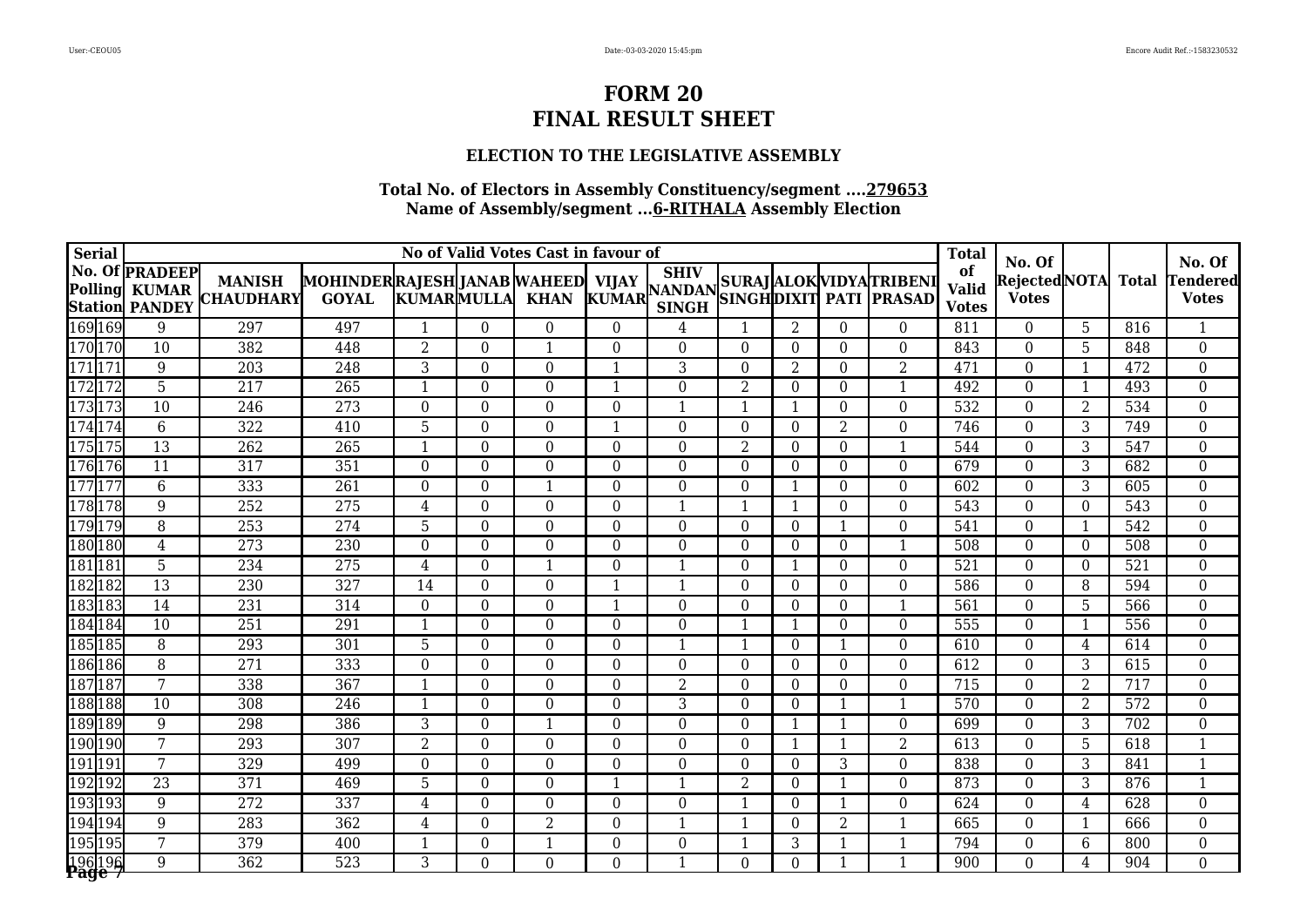### **ELECTION TO THE LEGISLATIVE ASSEMBLY**

| <b>Serial</b>   |       |                                                                |                                   |                                                    |                          |                  | No of Valid Votes Cast in favour of |                |                  |                  |                |                |                                      | <b>Total</b>                       |                                           |                |                  |                                           |
|-----------------|-------|----------------------------------------------------------------|-----------------------------------|----------------------------------------------------|--------------------------|------------------|-------------------------------------|----------------|------------------|------------------|----------------|----------------|--------------------------------------|------------------------------------|-------------------------------------------|----------------|------------------|-------------------------------------------|
| <b>Polling</b>  |       | No. Of <b>PRADEEP</b><br><b>KUMAR</b><br><b>Station PANDEY</b> | <b>MANISH</b><br><b>CHAUDHARY</b> | MOHINDERRAJESH JANAB WAHEED  VIJAY<br><b>GOYAL</b> | <b>KUMARMULLA</b>        |                  | <b>KHAN</b>                         |                | <b>SINGH</b>     |                  |                |                | VIJAY MANDAN SURAJ ALOK VIDYATRIBENI | of<br><b>Valid</b><br><b>Votes</b> | No. Of<br> Rejected NOTA <br><b>Votes</b> |                | <b>Total</b>     | No. Of<br><b>Tendered</b><br><b>Votes</b> |
| 197 197         |       | 7                                                              | 246                               | 330                                                | $\theta$                 | $\Omega$         | $\theta$                            | $\Omega$       | $\theta$         | $\overline{0}$   | 2              | 3              | $\theta$                             | 588                                | $\Omega$                                  | $\overline{4}$ | 592              | $\overline{0}$                            |
| 198 198         |       | $\overline{19}$                                                | $\overline{302}$                  | $\frac{1}{385}$                                    | $\Omega$                 | -1               | -1                                  | 0              | 2                | $\mathbf{1}$     | $\overline{2}$ | $\Omega$       | 1                                    | 714                                | $\Omega$                                  | $\mathbf{1}$   | $\overline{715}$ | $\overline{0}$                            |
| 199199          |       | $\overline{12}$                                                | 419                               | 506                                                | 7                        | $\overline{0}$   | $\Omega$                            |                | $\mathbf{1}$     | $\theta$         | 3              | $\mathbf{1}$   | 1                                    | 951                                | $\Omega$                                  | 1              | 952              | $\overline{0}$                            |
| 200200          |       | $\overline{5}$                                                 | 261                               | 350                                                | $\Omega$                 | $\Omega$         | $\Omega$                            | $\Omega$       | $\theta$         | $\overline{0}$   | $\overline{2}$ |                | $\Omega$                             | 619                                | $\theta$                                  | 4              | 623              | $\boldsymbol{0}$                          |
| 201201          |       | 8                                                              | 250                               | 231                                                | 4                        |                  | 0                                   | 0              | $\Omega$         | $\theta$         | $\mathbf{1}$   |                | $\overline{2}$                       | 498                                | $\theta$                                  | 2              | 500              | $\boldsymbol{0}$                          |
| 202202          |       | 6                                                              | 196                               | 253                                                | $\Omega$                 | $\Omega$         | -1                                  | $\Omega$       | $\overline{0}$   | $\overline{0}$   | 4              |                | $\Omega$                             | 461                                | $\theta$                                  | 3              | 464              | $\overline{0}$                            |
| 203203          |       | $\overline{4}$                                                 | 266                               | 316                                                | $\Omega$                 |                  | $\theta$                            | 0              | $\overline{2}$   | $\overline{0}$   | $\theta$       |                | $\Omega$                             | 590                                | $\theta$                                  | 3              | 593              | $\overline{0}$                            |
| 204 204         |       | $\overline{15}$                                                | 333                               | 445                                                | $\Omega$                 | $\overline{0}$   | $\overline{0}$                      | 0              | $\mathbf{1}$     | $\boldsymbol{0}$ | $\mathbf{1}$   | $\mathbf{1}$   | $\mathbf{1}$                         | 797                                | $\overline{0}$                            | 11             | 808              | $\overline{0}$                            |
| 205 205         |       | $\overline{9}$                                                 | 244                               | 446                                                | $\Omega$                 | $\Omega$         | $\mathbf{1}$                        |                | $\mathbf{1}$     | $\boldsymbol{0}$ | $\mathbf{1}$   | 3              | $\mathbf{1}$                         | 707                                | $\theta$                                  | 3              | 710              | $\boldsymbol{0}$                          |
| 206206          |       | 10                                                             | 200                               | 283                                                | 2                        | $\theta$         | $\Omega$                            | 0              | -1               | $\theta$         | $\Omega$       | -1             | $\Omega$                             | 497                                | $\theta$                                  | 4              | 501              | $\boldsymbol{0}$                          |
| 207207          |       | 6                                                              | 160                               | 320                                                | $\overline{2}$           | $\Omega$         | $\Omega$                            |                | $\mathbf{1}$     | $\overline{0}$   | $\mathbf{1}$   | $\overline{2}$ | $\mathbf{1}$                         | 494                                | $\Omega$                                  | -1             | 495              | $\overline{0}$                            |
| 208 208         |       | $\overline{7}$                                                 | $\overline{275}$                  | 584                                                | 8                        | $\overline{0}$   | $\Omega$                            |                | 4                | $\boldsymbol{0}$ | $\mathbf{0}$   | $\overline{2}$ | $\mathbf{1}$                         | 882                                | $\theta$                                  | $\mathbf{0}$   | 882              | $\overline{0}$                            |
| 209209          |       | $\overline{4}$                                                 | 320                               | 427                                                | 4                        | $\mathbf{1}$     | $\overline{\mathbf{1}}$             | $\Omega$       | $\overline{2}$   | $\overline{0}$   | $\theta$       | $\mathbf{1}$   |                                      | 761                                | $\Omega$                                  | -1             | 762              | $\boldsymbol{0}$                          |
| 210210          |       | $\overline{4}$                                                 | 288                               | 478                                                | 2                        | $\Omega$         | -1                                  | 0              | $\theta$         | $\overline{0}$   | 2              | 4              | 3                                    | 782                                | $\Omega$                                  | 5              | 787              | $\overline{0}$                            |
| 211211          |       | $\overline{4}$                                                 | 328                               | 506                                                | 3                        | $\overline{0}$   | $\Omega$                            |                | 3                | $\mathbf{1}$     | 5              | 4              | $\Omega$                             | 855                                | $\Omega$                                  | 6              | 861              | $\overline{0}$                            |
| $\overline{21}$ | 2 212 | $\overline{13}$                                                | $\overline{205}$                  | 355                                                | 4                        |                  | $\Omega$                            | 0              | $\boldsymbol{0}$ | 1                | 3              | $\overline{2}$ | 3                                    | 587                                | $\boldsymbol{0}$                          | 5              | 592              | $\overline{0}$                            |
| 21              | 3213  | 9                                                              | 222                               | 304                                                | 6                        | $\overline{0}$   | $\Omega$                            | $\Omega$       | $\overline{0}$   | $\overline{0}$   | $\overline{2}$ | 3              | $\mathbf{1}$                         | 547                                | $\overline{0}$                            | -1             | 548              | $\overline{0}$                            |
| 214214          |       | 7                                                              | 320                               | 428                                                | $\overline{2}$           | $\overline{0}$   | 0                                   |                | 4                | $\overline{0}$   | $\overline{2}$ | 4              | $\overline{2}$                       | 770                                | $\theta$                                  | $\overline{2}$ | 772              | $\boldsymbol{0}$                          |
| 21              | 5215  | 10                                                             | $\overline{248}$                  | 430                                                | 16                       | -1               | $\mathbf 1$                         | 0              | $\mathbf{1}$     | $\overline{0}$   | 4              |                | $\boldsymbol{0}$                     | 712                                | $\theta$                                  | $\overline{2}$ | 714              | $\overline{0}$                            |
| 216216          |       | 3                                                              | 196                               | 155                                                | -1                       | $\overline{0}$   | $\theta$                            | $\Omega$       | $\overline{0}$   | $\overline{0}$   | 3              | $\theta$       | $\overline{2}$                       | 360                                | $\boldsymbol{0}$                          | $\mathbf{1}$   | 361              | $\boldsymbol{0}$                          |
| 217217          |       | 9                                                              | 245                               | 317                                                | $\overline{0}$           | $\overline{0}$   | $\overline{0}$                      | 0              | $\mathbf{1}$     | $\boldsymbol{0}$ | $\mathbf{1}$   | $\mathbf{1}$   | $\boldsymbol{0}$                     | 574                                | $\overline{0}$                            | 3              | 577              | $\overline{1}$                            |
| 218218          |       | $\overline{12}$                                                | 286                               | 492                                                | $\overline{\phantom{a}}$ | $\overline{0}$   | 0                                   | 2              | $\theta$         | 1                | $\overline{2}$ | 2              | $\mathbf{1}$                         | 799                                | $\theta$                                  | 4              | 803              | $\boldsymbol{0}$                          |
| 219219          |       | $\overline{8}$                                                 | 328                               | 483                                                | 3                        | $\Omega$         | $\Omega$                            | $\overline{2}$ | $\overline{2}$   | $\theta$         | 2              | $\overline{4}$ | $\overline{2}$                       | 834                                | $\theta$                                  | 6              | 840              | $\mathbf{1}$                              |
| 220220          |       | $\overline{7}$                                                 | 383                               | 458                                                | 11                       | $\overline{0}$   | $\mathbf 1$                         | 0              | $\Omega$         | 1                | 4              | 5              | $\Omega$                             | 870                                | $\theta$                                  | -1             | 871              | $\boldsymbol{0}$                          |
| 221221          |       | $\overline{3}$                                                 | 320                               | 475                                                | $\Omega$                 | $\boldsymbol{0}$ | $\Omega$                            | 0              | $\theta$         | $\mathbf{1}$     | 1              | $\theta$       | $\overline{2}$                       | 802                                | $\theta$                                  | 5              | 807              | $\boldsymbol{0}$                          |
| 222 222         |       | 9                                                              | 286                               | 465                                                | 2                        | 3                | $\theta$                            | $\Omega$       | $\overline{2}$   | $\overline{0}$   | $\theta$       | 4              | $\Omega$                             | 771                                | $\overline{0}$                            | 3              | 774              | $\boldsymbol{0}$                          |
| 223223          |       | 15                                                             | 335                               | 479                                                | 4                        | $\Omega$         | $\Omega$                            | $\Omega$       | $\mathbf 1$      | $\overline{0}$   | 2              | 2              |                                      | 839                                | $\theta$                                  | 2              | 841              | $\overline{0}$                            |
| 224 224         |       | $\overline{10}$                                                | $\overline{297}$                  | $\overline{382}$                                   | 0                        | $\Omega$         | 0                                   | 0              | $\overline{2}$   | $\mathbf 1$      | $\overline{2}$ |                |                                      | 696                                | $\Omega$                                  | 7              | 703              | $\overline{0}$                            |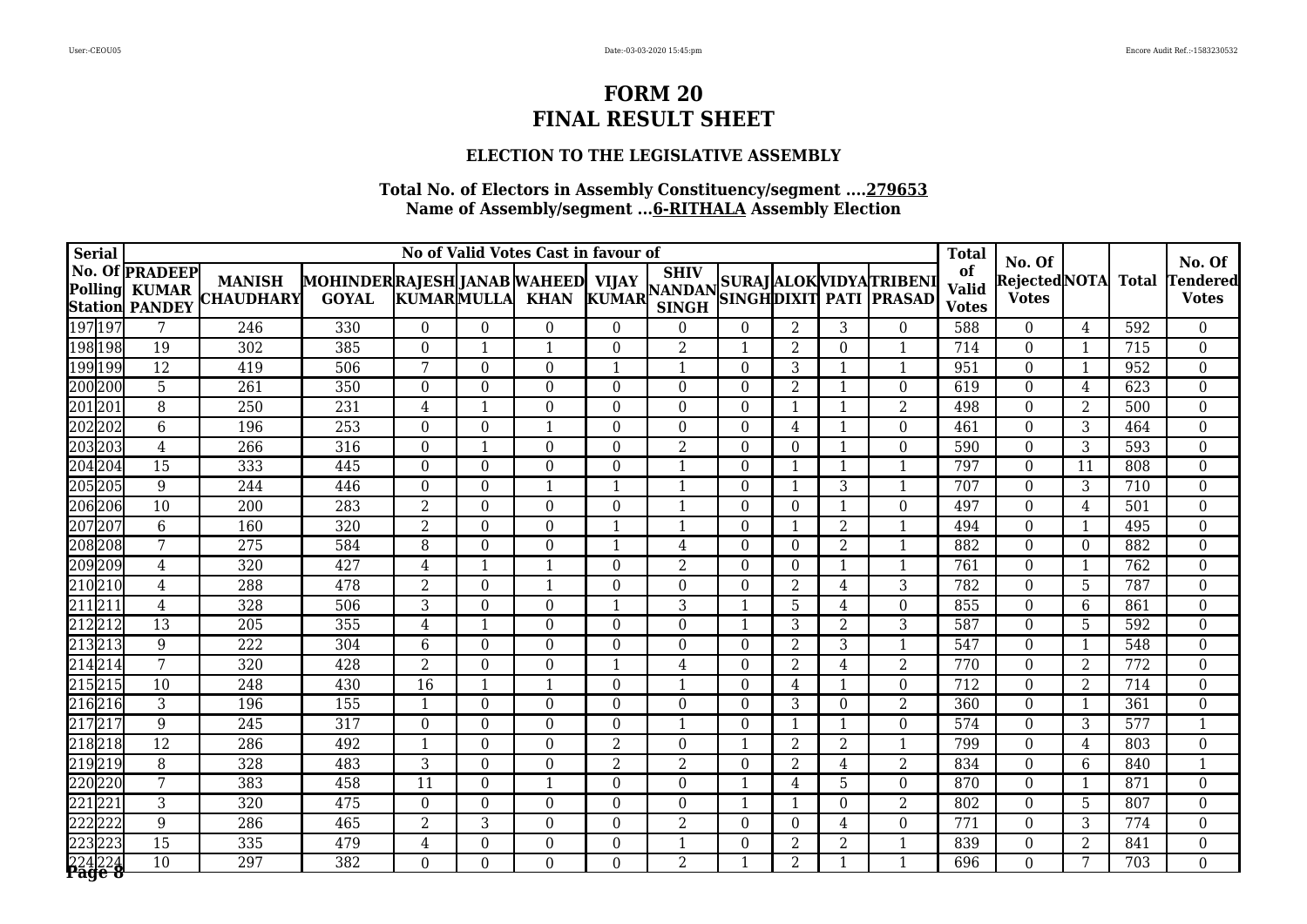### **ELECTION TO THE LEGISLATIVE ASSEMBLY**

| <b>Serial</b>    |                                                                |                                   |                                                   |                   |                  | No of Valid Votes Cast in favour of |             |                                                                                                              |                  |                |                |                          | <b>Total</b>                       |                                         |                 |              |                                           |
|------------------|----------------------------------------------------------------|-----------------------------------|---------------------------------------------------|-------------------|------------------|-------------------------------------|-------------|--------------------------------------------------------------------------------------------------------------|------------------|----------------|----------------|--------------------------|------------------------------------|-----------------------------------------|-----------------|--------------|-------------------------------------------|
| <b>Polling</b>   | <b>No. Of PRADEEP</b><br><b>KUMAR</b><br><b>Station PANDEY</b> | <b>MANISH</b><br><b>CHAUDHARY</b> | MOHINDERRAJESH JANAB WAHEED VIJAY<br><b>GOYAL</b> | <b>KUMARMULLA</b> |                  | <b>KHAN</b>                         |             | <b>SHIV</b><br>KUMAR NANDAN SUNAJ ALUM VIDIALI NIBENI<br>KUMAR CINCII SINGHDIXIT PATI PRASAD<br><b>SINGH</b> |                  |                |                | SURAJ ALOK VIDYA TRIBENI | of<br><b>Valid</b><br><b>Votes</b> | No. Of<br>Rejected NOTA<br><b>Votes</b> |                 | <b>Total</b> | No. Of<br><b>Tendered</b><br><b>Votes</b> |
| 225225           | 7                                                              | 273                               | 391                                               | $\mathbf{1}$      | $\Omega$         | $\boldsymbol{0}$                    | -1          |                                                                                                              | 2                | 3              | $\Omega$       | $\overline{2}$           | 681                                | $\theta$                                | 2               | 683          | $\overline{0}$                            |
| 226226           | 8                                                              | 309                               | $\overline{426}$                                  | $\overline{2}$    | $\mathbf 1$      | $\Omega$                            | $\Omega$    | $\Omega$                                                                                                     | $\Omega$         | $\theta$       | 1              | 4                        | 751                                | $\theta$                                | 3               | 754          | $\overline{0}$                            |
| 227227           | $\overline{2}$                                                 | 223                               | 315                                               | $\overline{4}$    | $\boldsymbol{0}$ | $\boldsymbol{0}$                    | $\Omega$    |                                                                                                              | $\boldsymbol{0}$ | 1              | 1              | $\overline{2}$           | 549                                | $\overline{0}$                          | 2               | 551          | $\overline{0}$                            |
| 228228           | 9                                                              | 306                               | 565                                               | 3                 | $\Omega$         | $\Omega$                            | $\Omega$    | 4                                                                                                            | $\theta$         | $\theta$       | 3              | $\mathbf{1}$             | 891                                | $\theta$                                | 4               | 895          | $\mathbf{1}$                              |
| 229229           | $\overline{3}$                                                 | 313                               | 508                                               | $\overline{2}$    | $\overline{0}$   | $\overline{0}$                      |             | $\overline{0}$                                                                                               | $\overline{0}$   | $\overline{2}$ | $\overline{2}$ | $\overline{0}$           | 831                                | $\theta$                                | 2               | 833          | $\overline{0}$                            |
| 230230           | 5                                                              | $\overline{227}$                  | 557                                               | $\mathbf 1$       | $\overline{0}$   | $\overline{0}$                      | $\Omega$    | 4                                                                                                            | $\overline{2}$   | 1              | $\overline{2}$ | $\overline{0}$           | 799                                | $\theta$                                | 8               | 807          | $\boldsymbol{0}$                          |
| 231231           | 7                                                              | 335                               | 527                                               | $\overline{4}$    | 1                | $\boldsymbol{0}$                    | $\Omega$    |                                                                                                              | $\theta$         | $\Omega$       | $\overline{2}$ | $\overline{0}$           | 877                                | $\theta$                                | 6               | 883          | $\boldsymbol{0}$                          |
| 232232           | 7                                                              | 322                               | 465                                               | 5                 | $\theta$         | $\mathbf{1}$                        | $\Omega$    | $\overline{0}$                                                                                               | 1                | $\mathbf{1}$   | 5              | $\mathbf{1}$             | 808                                | $\theta$                                | 4               | 812          | $\mathbf{1}$                              |
| 233233           | 9                                                              | 157                               | 439                                               | 4                 | 0                | $\mathbf{1}$                        | $\Omega$    | 1                                                                                                            | $\Omega$         | 1              | $\Omega$       | $\Omega$                 | 612                                | $\theta$                                | 3               | 615          | $\overline{0}$                            |
| 234 234          | $\overline{8}$                                                 | 364                               | 435                                               | 8                 | $\overline{1}$   | $\overline{0}$                      | $\theta$    | $\theta$                                                                                                     | $\theta$         | 1              | 2              | $\Omega$                 | 819                                | $\theta$                                | 3               | 822          | $\overline{0}$                            |
| 235235           | $\overline{13}$                                                | 338                               | 552                                               | 4                 | $\overline{0}$   | $\overline{0}$                      | $\Omega$    |                                                                                                              | 1                | $\overline{2}$ | 4              | $\mathbf{1}$             | 916                                | $\theta$                                | $7\phantom{.0}$ | 923          | $\boldsymbol{0}$                          |
| 236236           | 3                                                              | 211                               | 260                                               | $\mathbf 1$       | $\Omega$         | $\overline{0}$                      | $\Omega$    |                                                                                                              | 1                | $\theta$       | 1              | $\theta$                 | 478                                | $\theta$                                | 6               | 484          | $\overline{0}$                            |
| 237237           | 11                                                             | 293                               | 303                                               | $\overline{4}$    | $\theta$         | $\mathbf{1}$                        | $\Omega$    |                                                                                                              | $\Omega$         | $\overline{2}$ | 2              | 3                        | 620                                | $\overline{0}$                          | 6               | 626          | $\boldsymbol{0}$                          |
| 238238           | $\overline{13}$                                                | 256                               | 336                                               | 5                 | $\Omega$         | $\boldsymbol{0}$                    |             | $\Omega$                                                                                                     | 1                | 5              | 5              | $\overline{2}$           | 624                                | $\overline{0}$                          | 9               | 633          | $\boldsymbol{0}$                          |
| 239239           | $\overline{15}$                                                | 277                               | 377                                               | 1                 | $\theta$         | $\Omega$                            | $\Omega$    | $\Omega$                                                                                                     | $\theta$         | $\theta$       | $\theta$       | $\theta$                 | 670                                | $\theta$                                | 1               | 671          | $\boldsymbol{0}$                          |
| 240 240          | 22                                                             | 44                                | 401                                               | $\Omega$          | $\overline{0}$   | $\overline{0}$                      | $\mathbf 1$ | -1                                                                                                           | 1                | $\theta$       | $\overline{2}$ | $\mathbf{1}$             | 473                                | $\overline{0}$                          | $\overline{1}$  | 474          | $\boldsymbol{0}$                          |
| 241 24.          | 9                                                              | 15                                | 250                                               | $\Omega$          | $\Omega$         | $\overline{0}$                      | $\Omega$    | $\Omega$                                                                                                     | $\theta$         | $\theta$       | 1              | $\theta$                 | 275                                | $\theta$                                | $\theta$        | 275          | $\boldsymbol{0}$                          |
| 242242           | $\overline{19}$                                                | 319                               | 363                                               | $\Omega$          | $\theta$         | $\Omega$                            | $\Omega$    | $\overline{2}$                                                                                               | $\overline{2}$   | $\overline{2}$ | 1              | $\overline{0}$           | 708                                | $\theta$                                | 3               | 711          | $\boldsymbol{0}$                          |
| 243243           | 13                                                             | 365                               | 407                                               | $\boldsymbol{0}$  | $\mathbf 1$      | $\Omega$                            | $\Omega$    | $\Omega$                                                                                                     | $\theta$         | 4              | $\theta$       | $\theta$                 | 790                                | $\theta$                                | 5               | 795          | $\boldsymbol{0}$                          |
| 244 244          | 8                                                              | $\overline{267}$                  | 237                                               | $\overline{2}$    | $\boldsymbol{0}$ | $\boldsymbol{0}$                    | $\Omega$    | $\overline{0}$                                                                                               | $\boldsymbol{0}$ | 1              | $\theta$       | $\boldsymbol{0}$         | 515                                | $\overline{0}$                          | 2               | 517          | $\overline{0}$                            |
| 245245           | 14                                                             | 295                               | 393                                               | $\boldsymbol{0}$  | $\theta$         | $\boldsymbol{0}$                    | $\Omega$    | 1                                                                                                            | $\Omega$         | $\theta$       | $\Omega$       | $\mathbf{1}$             | 704                                | $\overline{0}$                          | 7               | 711          | $\boldsymbol{0}$                          |
| 246246           | 12                                                             | 307                               | 423                                               | $\overline{3}$    | $\theta$         | $\Omega$                            | $\Omega$    |                                                                                                              | $\theta$         | $\mathbf{1}$   | $\Omega$       | $\theta$                 | 747                                | $\theta$                                | 2               | 749          | $\boldsymbol{0}$                          |
| 247247           | $\overline{4}$                                                 | 313                               | 421                                               | $\overline{0}$    | $\overline{0}$   | $\overline{0}$                      | $\Omega$    | $\overline{0}$                                                                                               | $\overline{0}$   | 7              | $\Omega$       | $\overline{0}$           | 745                                | $\overline{0}$                          | $\overline{3}$  | 748          | $\boldsymbol{0}$                          |
| 248248           | 9                                                              | 316                               | 463                                               | 3                 | $\Omega$         | $\Omega$                            |             | $\Omega$                                                                                                     | $\theta$         | $\overline{4}$ | $\Omega$       | $\theta$                 | 796                                | $\theta$                                | 3               | 799          | $\boldsymbol{0}$                          |
| 249249           | 7                                                              | $\overline{276}$                  | 384                                               | $\mathbf 1$       | $\theta$         | $\Omega$                            | $\Omega$    |                                                                                                              | $\theta$         | $\overline{3}$ | $\Omega$       | $\theta$                 | 672                                | $\theta$                                | $\mathbf{1}$    | 673          | $\overline{0}$                            |
| 250250           | 14                                                             | 275                               | 476                                               | $\mathbf 1$       | 0                | $\mathbf{1}$                        | $\Omega$    |                                                                                                              | $\Omega$         | $\overline{2}$ | $\theta$       | $\boldsymbol{0}$         | 770                                | $\overline{0}$                          | $\overline{2}$  | 772          | $\mathbf 0$                               |
| 251251           | 10                                                             | 239                               | 340                                               | $\boldsymbol{0}$  | $\boldsymbol{0}$ | $\boldsymbol{0}$                    | $\Omega$    | $\overline{0}$                                                                                               | $\overline{0}$   | 1              | 1              | 2                        | 593                                | $\overline{0}$                          | 2               | 595          | $\overline{0}$                            |
| 252252<br>Page 9 | $\overline{14}$                                                | $\overline{208}$                  | 344                                               | 3                 | $\overline{0}$   | $\overline{0}$                      | $\Omega$    |                                                                                                              | $\theta$         | $\overline{2}$ | 1              | $\mathbf{1}$             | 574                                | $\theta$                                | 4               | 578          | $\overline{0}$                            |